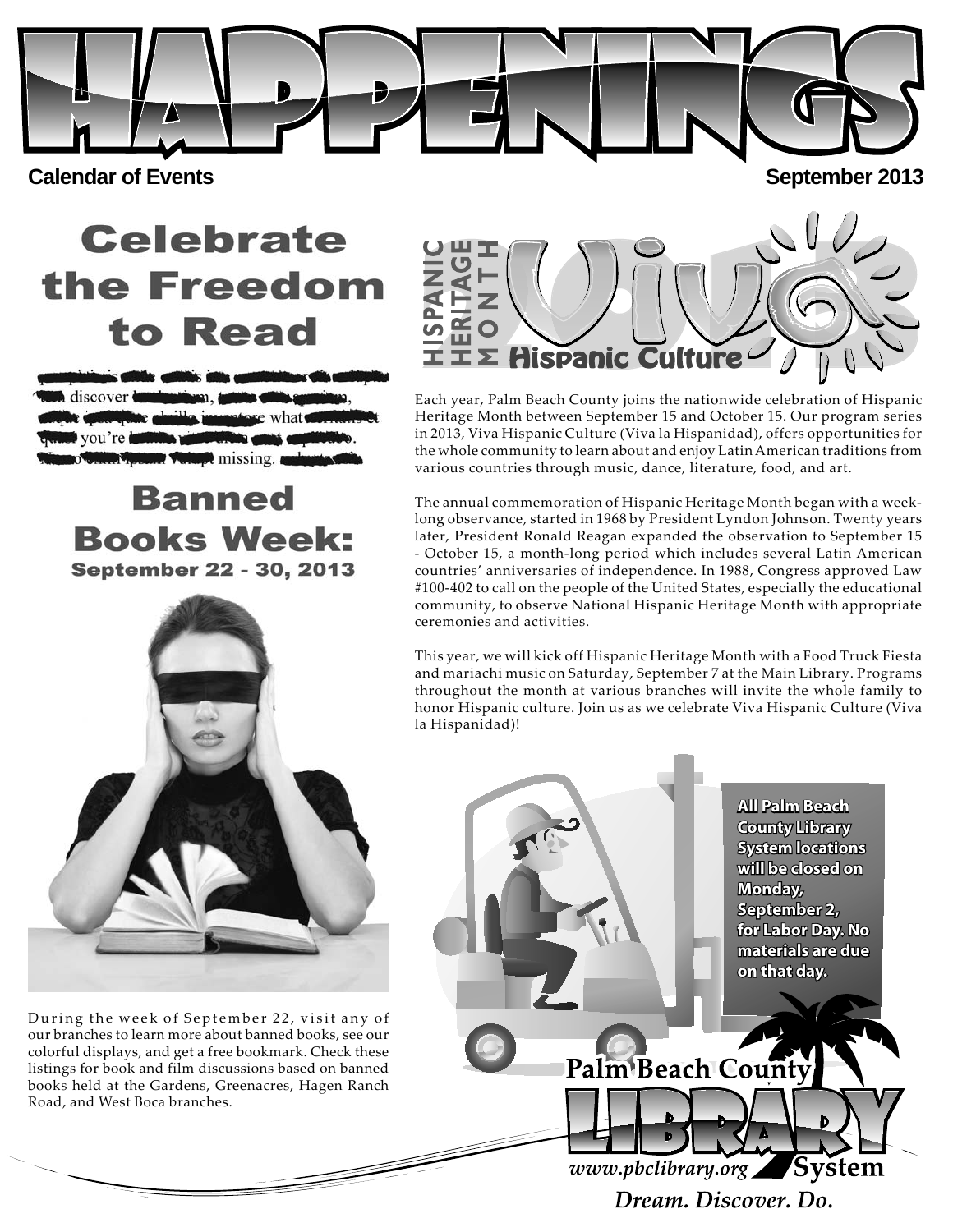

*15801 Orange Blvd., Loxahatchee 33470 Phone: 681-4100*

## ADULT

#### Sat, Sep 07, 2:00 pm Acoustic Java Jam

Experience a caffeinated collection of local talent or bring your acoustic instruments and jam out. Coffee provided. (2 hr.) Preregister.

#### Sun, Sep 08, 1:30 pm Special DVD Series

"Downton Abbey." Season 1: Episodes  $5 & 6$ . Set in an Edwardian country house in 1912, the lives of the Crawley family and their servants are portrayed. ©PBS. (97 min.) Not rated.

#### Tue, Sep 10 & 17, 5:00 pm Sit 'n' Stitch: Crochet or Knit

Learn the fundamentals, work on current projects, and share ideas with the group. Some materials provided. Adults and ages 9 & up. (90 min.)

#### Wed, Sep 18, 6:00 pm Take 'n' Bake

Try a recipe from one of our preselected cookbooks and discuss your results. See a short baking technique video. (60 min.) Preregister.

#### Sat, Sep 21, 3:00 pm For the Love of Letters

Relax with cookies, lemonade, and letter writing. All supplies provided. All ages. Preregister.

#### Wed, Sep 25, 6:30 pm Movie Night

"Beautiful Creatures." ©Warner Bros. (124 min.) PG-13

#### Thu, Sep 26, 6:00 pm Raw Foods Diet: Truths & Myths

PBC Extension Service agent Ada Medina-Solorzano will discuss the facts and fallacies of this popular, lifestyle diet. (60 min.) Preregister.

#### CHILD

#### Tue, Sep 03, 3:30 pm Cozy Quiet Time Quilts

Bring a towel and turn it into a personalized, no-sew quilt to use during quiet time at school. Ages 3-5. (45 min.) Preregister.

#### Wed, Sep 04, 4:00 pm American Girl: Rebecca

Celebrate Rebecca with crafts and games related to her Russian and American heritage. Ages 6-12. (60 min.) Preregister.

#### Sat, Sep 07, 2:00 pm Lego Builders Club

Work alone or with other fellow builders on creative projects every month. Ages 6-12. (90 min.) Preregister.

#### Tue, Sep 10, 7:00 pm Family Movie Night

"The Pirates! Band of Misfits." Enjoy this crazy pirate crew adventure and make a paper craft treasure box. ©Columbia Pictures. (88 min.) Preregister. PG

#### Wed, Sep 11, 4:00 pm Mustache Mania!

Hear marvelous mustache stories, play games, and make creations ending with a picture-perfect parade of our own "staches." Ages 5-8. (60 min.) Preregister.

#### Wed, Sep 11, 6:30 pm Family Game Night

Play a variety of board, card, and Wii games with friends and family. Ages 6-12. (90 min.) Preregister.

#### Sat, Sep 14 & 28, 3:00 pm Crafts for Kids

Make a new friend and a creative craft project. Ages 4-8. (60 min.) Preregister.

#### Tue, Sep 17, 3:30 pm Imagination Illustrations

Listen to a color-filled story of adventure and paint your version of the illustrations. Ages 5-7. (45 min.) Preregister.

#### Tue, Sep 17, 6:30 pm Sunshine Snackers: The Five Lives of Our Cat Zook

Read this Sunshine State Young Reader book, then join our discussion about love, pets, and family. Snacks provided. Ages 7-13. (60 min.) Preregister.



## *725 NW 4th Street, Belle Glade 33430 Phone: 996-3453*

registrarse. Latin American dishes are prepared with common and not so common foods. This workshop, from the PBC Cooperative Extension Service, will show the exotic fruits and vegetables used to prepare some dishes. Enjoy a healthy Hispanic food demonstration. Sponsored by the Friends of the Library. (60 min.) Preregister.

#### CHILD

#### Thu, Sep 05, 3:00 pm It's Back-to-School Time!

Hear great stories about school and make a fun back-to-school craft. Ages 5-10. (45 min.) Preregister.

#### Thu, Sep 19, 1:30 pm Crafternoon Movie

"Bolt." Enjoy a great animated film and your choice of arts and crafts. ©Walt Disney Pictures. (96 min.) Preregister. PG

#### Tue, Sep 24, 6:30 pm Club Pokémon

Bring your DS3, DSi or Pokémon cards to battle, trade, and make new friends. Ages 6-12. (90 min.) Preregister.

#### Wed, Sep 25, 3:30 pm Ocean Commotion with Author & Illustrator Janeen Mason

What happens when 28,000 rubber ducks are lost at sea? This national award-winning author brings her well-loved books to life using gigantic maps, reader's theater, and a lively combination of storytelling and "current" science. Ages 4 & up. (45 min.) Preregister.

## TEEN

#### Wed, Sep 04, 6:30 pm Japanese Anime & Culture Club

Watch Anime, eat snacks, and talk about Japanese culture with other teens. Ages 12-17. (90 min.) Preregister.

#### Wed, Sep 18, 6:30 pm Gamerz Nite

Bring your Yu-Gi-Oh! or Magic: TG cards and join a game, try a new board game, or just play Smash Bros. and other Wii games. Snacks provided. Ages 12-17. (2 hr.) Preregister.

#### Mondays, 10:30 am & 6:30 pm Family Story Times & Pajama Hours

Fun stories, puppets, and films for kids, moms, and dads. Ages 2-5. (30 min.) Preregister. 9/09: Senses. 9/16: Opposites. 9/23: Behavior/Manners.

9/30: Occupations.

#### Mon, Sep 09, 3:00 pm Teddy Bears & More

Did you know it's National Teddy Bear Day? Bring your favorite bear for stories and a fun craft. Meet George, Miss Elaine's giant, stuffed bear. Ages 4-7. (45 min.) Preregister.

#### Miércoles, 25 de septiembre, 6:00 pm Wed, Sep 25, 6:00 pm Un Sabor de la Comida Hispana A Taste of Hispanic Foods

Los platos latinoamericanos están preparados con comida típica y también con los ingredientes poco comunes. Les invitamos a aprender sobre estas comidas. Este taller presentado por Cooperative Extension se mostrará las frutas y vegetales exóticos que se usa para preparar algunos platos. Se presentará una demonstración de comida hispana saludable. Auspiciado por los Amigos de la Biblioteca. (60 min.) Se requiere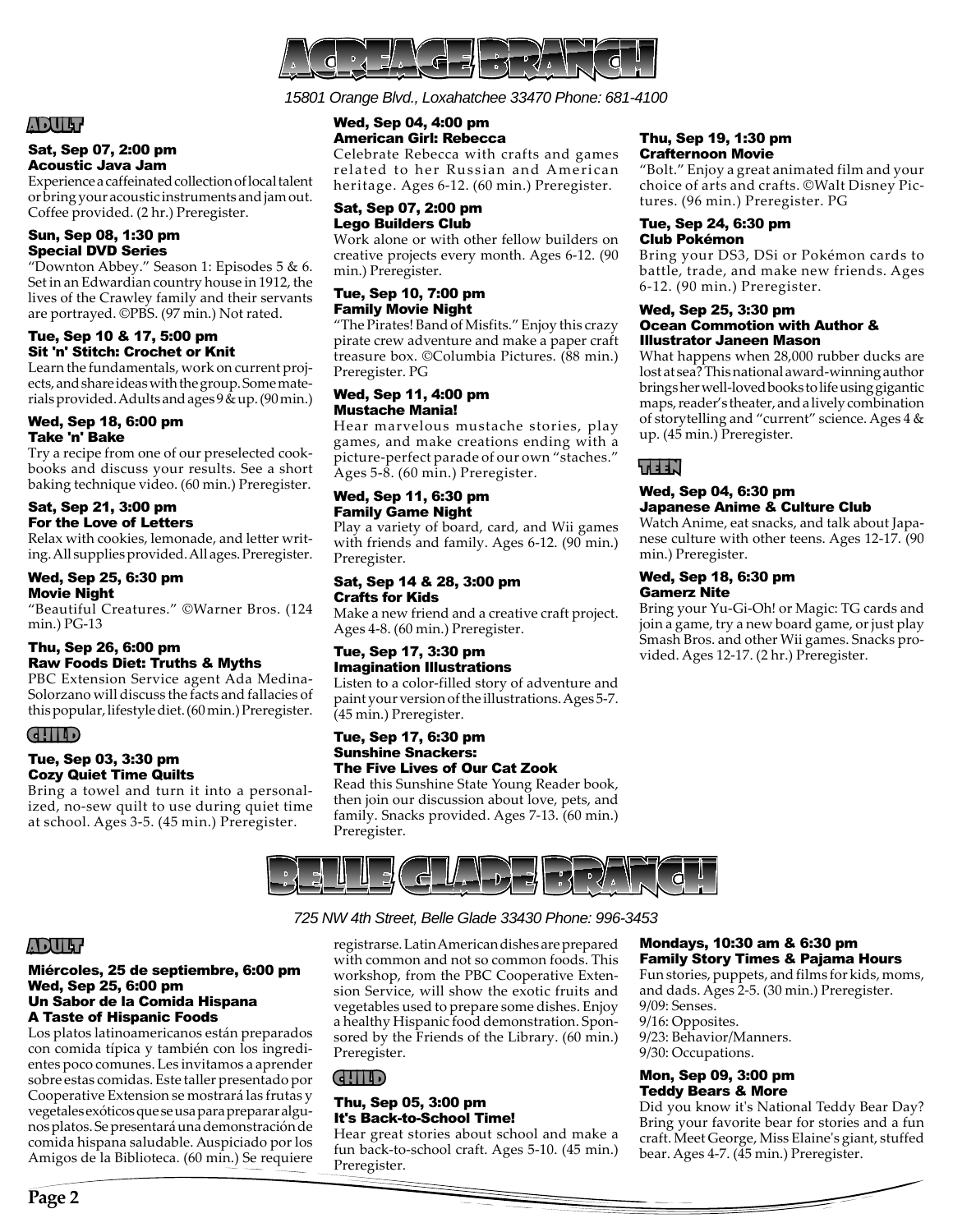#### Tue, Sep 10, 10:00 am Ocean Commotion with Author & Illustrator Janeen Mason

What happens when 28,000 rubber ducks are lost at sea? This national award-winning author brings her well-loved books to life using gigantic maps, reader's theater, and a lively combination of storytelling and "current" science. Ages 4 & up. (45 min.) Preregister.

#### Thu, Sep 12, 3:00 pm Movie Time!

"Cars." ©Walt Disney Pictures. (96 min.) Preregister. G

#### Thu, Sep 26, 9:45 am McDonald's Reading Challenge: Ronald McDonald Show

Reading is its own reward, but Ronald makes it fun in a magic and juggling show with lots of audience participation and stressing the importance of reading. All ages. (45 min.) Preregister.

#### Thu, Sep 26, 3:00 pm Leap Frog Mania!

Learn how to use a Leap Frog Player and then choose your favorite books to read. Ages 4-8. (45 min.) Preregister.

#### Mon, Sep 30, 10:00 am Tell Me a Story with Carrie Sue Ayvar (Cuentame Un Cuento)

Flowing seamlessly between Spanish and English, Carrie chooses from her many personal and traditional tales to connect people, languages, and cultures through her bilingual stories. The journey begins with the simple phrase, "Habia una vez/Once upon a time ..." All ages. (45 min.) Preregister.

## TEEN

#### Sat, Sep 28, 3:00 pm Teen Advisory Board

We'll talk about our new favorite books and brainstorm teen program ideas. Snacks provided. Ages 12 & up. (60 min.)



*375 SW 2nd Avenue, South Bay 33493 Phone: 992-8393*

## ADULT

#### Wed, Sep 04, 1:00 pm Book-A-Librarian

Do you need help with research or with your iPad? Reserve time with library staff for a handson session just for you. (45 min.) Preregister.

#### Sat, Sep 07 & 21, 2:00 pm Movie Matinee

9/07: "The Impossible." ©Summit Entertainment. (114 min.) PG-13

9/21: "Man on a Ledge." ©Summit Entertainment. (102 min.) PG-13

## CHILD

#### Mon, Sep 09, 4:00 pm Teddy Bear Day

Bring your teddy bear and enjoy a movie and a bear craft. Ages 5-12. (45 min.)

#### Tue, Sep 10, 3:30 pm Ocean Commotion with Author & Illustrator Janeen Mason

What happens when 28,000 rubber ducks are lost at sea? This national award-winning author brings her well-loved books to life using gigantic maps, reader's theater, and a lively combination of storytelling and "current" science. Ages 4 & up. (45 min.) Preregister.

#### Thu, Sep 26, 10:30 am McDonald's Reading Challenge: Ronald McDonald Show

Reading is its own reward, but Ronald makes it fun in a magic and juggling show with lots of audience participation and stressing the importance of reading. All ages. (45 min.) Preregister.

## WEEN

#### Wed, Sep 18, 4:30 pm Anime Club

Check out the newest Anime film. Ages 12-16. (45 min.)



*11303 Campus Drive, Palm Beach Gardens 33410 Phone: 626-6133*

## ADULT

#### Wednesdays, 2:30 pm The Great Courses® Museum Masterpieces: The Metropolitan Museum of Art

These DVD lectures explore the museum's departments in-depth, selecting key works based on their unique positions within their respective collections, and connections to other departments. Sponsored by the Friends of the Library. (90 min.) Preregister. Shown with permission. Not rated.

- 9/04: Pt. 13: European Sculpture. Pt. 14: The Arts of Africa and Oceania. Pt. 15: The Ancient New World.
- 9/11: Pt. 16: Musical Instruments and Arms and Armor. Pt. 17: Costumes and Textiles. Pt. 18: American Art, 1650-1865.
- 9/18: Pt. 19: American Art, 1865-1900. Pt. 20: 20th Century Art, Before World War II. Pt. 21: 20th Century Art, After World War II.
- 9/25: Pt. 22: The Robert Lehman Collection, 1400-1800. Pt. 23: The Robert Lehman Collection, 1800-1960. Pt. 24: The People of the Museum.

## Sun, Sep 08, 2:00 pm

Sunday Cinema "Departures." ©E1 Entertainment. (130 min.) Preregister. PG-13

#### Mon, Sep 09, 1:00 pm How to Market Your Program after Minority Certification

Carole Hart, from the Small Business Development Center, will discuss how to determine markets suitable for a business's products and services and provide marketing advice. (60 min.) Preregister.

#### Tue, Sep 10, 1:30 pm Creative Writing Workshop for Beginners

Unleash your creativity as you write about your life or any other topic of interest. (75 min.) Preregister.

#### Tue, Sep 17, 2:00 pm Knit 1 − Purl 1

Shirley Kent will help beginners with simple projects and advanced knitters with projects in progress. Pick up a materials list. (90 min.) Preregister.

#### Wed, Sep 18, 6:30 pm Socrates Café

Marji Chapman, from the Society of Philosophical Inquiry, leads a discussion group for amateur philosophers on a variety of group-chosen topics. (90 min.) Preregister.

#### Thu, Sep 19, 2:30 pm Meet the Author: Richard J. Procyk

A passionate advocate for preserving Riverbend Park in Jupiter, and author of "Guns Across the Loxahatchee," Procyk uncovered artifacts and relics from the site of two battles fought there in 1838. His talk will bring alive a time that's important to local and national history. A  $Q$  & A and book signing will follow. (90 min.) Preregister.

#### Jueves, 19 de septiembre, 6:30 pm Thu, Sep 19, 6:30 pm ¡Hispanoamérica Viva! Viva Latin America!

El Grupo Alegra interpreta la música tropical de varios países de Latinoamérica. Auspiciado por los Amigos de la Biblioteca. (60 min.) Grupo Alegro performs tropical music from various Latin American countries. Sponsored by the Friends of the Library. (60 min.)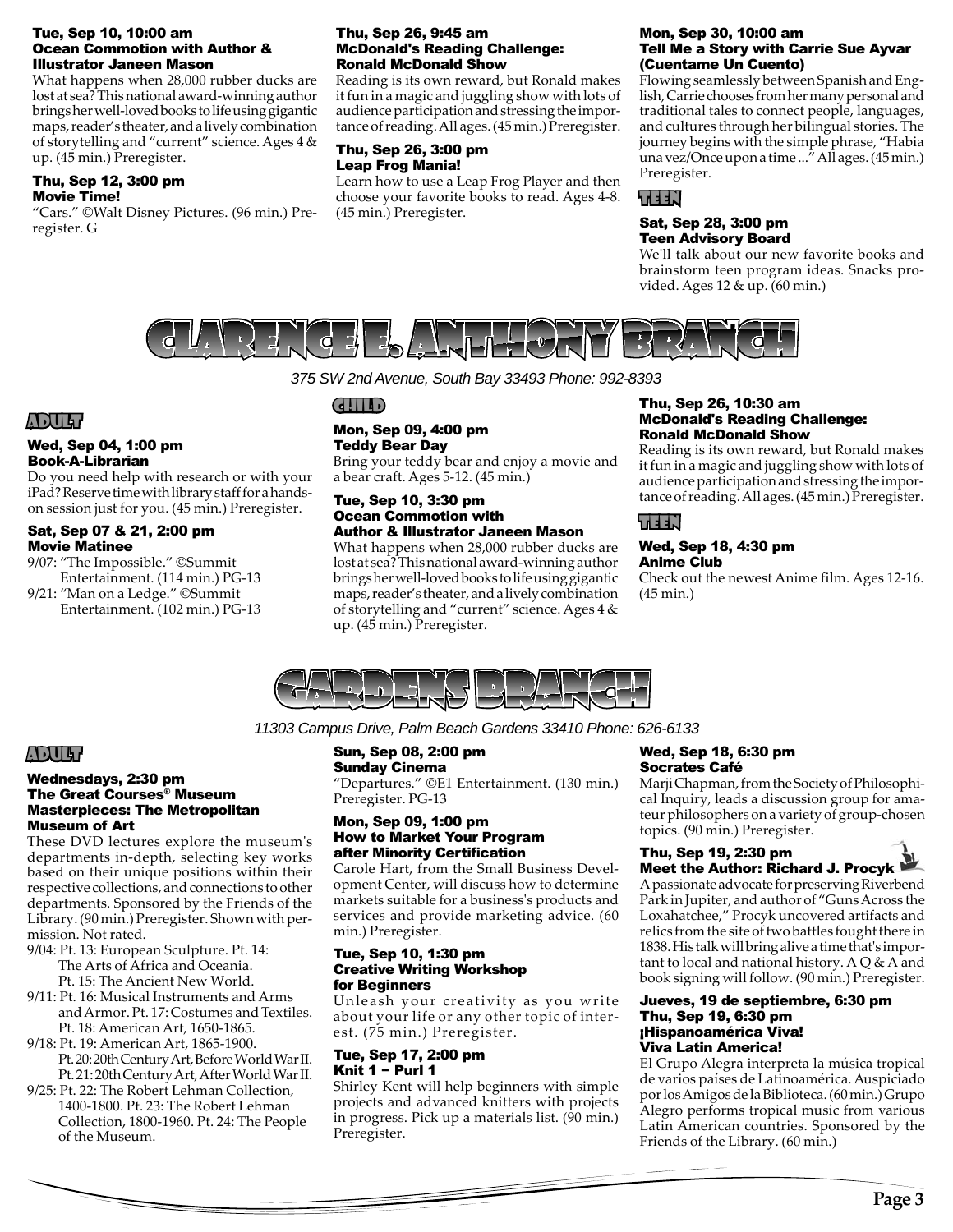#### Wed, Sep 25, 7:00 pm View & Discuss: Forbidden Reading

In recognition of Banned Books Week, see and discuss a documentary from the "Empire of the Word" series. ©Films for the Humanities & Sciences. (52 min.) Facilitated by Dr. Sallie Brown, FAU Professor Emeritus. (90 min.) Preregister. Not rated.

#### Thu, Sep 26, 2:30 pm Poets of the Palm Beaches: Readings & Workshop

Listen to this group's members read original poems. Guests may bring original poems to share. Learn creative techniques for writing poetry. (90 min.) Preregister.

## CHILD

#### Fri, Sep 06, 3:30 pm Ocean Commotion with Author & Illustrator Janeen Mason

What happens when 28,000 rubber ducks are lost at sea? This national award-winning author brings her well-loved books to life using gigantic maps, reader's theater, and a lively combination of storytelling and "current" science. Ages 4 & up. (45 min.)Preregister.

#### Sat, Sep 07, 11:00 am Hooray for Grandparents!

Tomorrow is Grandparents' Day! Celebrate those you love with stories and songs, and make a special gift for them, too. Ages 3-8. (45 min.) Preregister.

#### Wed, Sep 11, 3:15 pm Dogs, Dogs, Dogs!

Celebrate all things canine with great stories, dance to wonderful songs, and make a doggie craft. Ages 3-5. (45 min.) Preregister.

#### Fri, Sep 13, 3:15 pm Crazy Hat Day

Enjoy wacky hat stories and songs and design your own unique cranium accessory. Ages 5-10. (45 min.) Preregister.

#### Mon, Sep 16, 3:15 pm Apples Aplenty!

We'll plunge into fall with fruity good stories, songs, and a fun apple craft. Ages 5 & up. (45 min.) Preregister.

## Tue, Sep 17, 3:30 pm Beginning Knitting for Children

Learn beginning techniques with Ms. Shirley. Pick up a supply list. Ages 9 & up. Limit of 10. (60 min.) Preregister.

#### Thu, Sep 19, 1:30 pm Talk Like a Pirate Day!

We be readin' pirate adventures, singin' great sea chanteys, and makin' a right grand pirate craft. Ages 4-6. (45 min.) Preregister.

## Sat, Sep 21, 10:30 am Doodle Dots

Calling all tots to make art with dots! Dress to get messy. Ages 2-3. (30 min.) Preregister.

## Tue, Sep 24, 3:15 pm Punctuation Day!

Play Punctuation Bingo, sing the Punctuation Rap, and make a clever craft. Grades 2-4. (45 min.) Preregister.

#### Fri, Sep 27, 3:15 pm Get Hooked on Crochet

An ongoing club for beginners to learn basic stitches and socialize while working on projects. Ages 9 & up. Limit of 10. Pick up a supply list. (60 min.) Preregister.

#### Sat, Sep 28, 10:30 am Lego Club

Get creative and have fun building with our Lego collection. Ages 4-10. (60 min.) Preregister.

#### Mon, Sep 30, 3:30 pm Tell Me a Story with Carrie Sue Ayvar (Cuentame Un Cuento)

Flowing seamlessly between Spanish and English, Carrie chooses from her many personal and traditional tales to connect people, languages, and cultures through her bilingual stories. The journey begins with the simple phrase, "Habia una vez/Once upon a time ..." All ages. (45 min.) Preregister.



## ADULT

## Mon, Sep 09 & 16, 10:00 am Current Events Discussion Group

Facilitator Brenda Solomon will be discussing today's hot topics. (60 min.) Preregister.

#### Tue, Sep 10, 1:00 pm Celebrate National Sewing Month

Members of the American Sewing Guild will discuss the art of sewing and help you sew a tote bag. (2½ hr.) Preregister.

#### Thu, Sep 19, 2:30 pm Storytelling for Adults

Do you have a story to tell? Claire Forrest, from the PBC Storytelling Guild, will facilitate and other members will critique your story. (60 min.) Preregister.

## Mon, Sep 23, 2:00 pm New Movie @ Your Library

"Mud." ©Lionsgate. (130 min.) PG-13

#### Thu, Sep 26, 2:00 pm Fashion Doll Designer: Robert Tonner

Join doll enthusiast and collector Gina Morelli as she discusses the rise of designer Robert Tonner and the iconic Tonner doll. Dolls will be on display. (60 min.) Preregister.

#### Mon, Sep 30, 2:00 pm Hooked on Crochet

Learn the fundamentals or work on current projects. For all skill levels. Bring a crochet hook and yarn. (90 min.) Preregister.

## Tuesdays, 4:00 pm Chess Club

 $(d!||1|)$ 

Join other chess enthusiasts for a game or two and practice your skills. Ages 7-11. (45 min.) Preregister.

#### Wednesdays, 10:00 am Little Wonders

Enjoy stories, songs, puppets, and movement activities just for babies. Ages 9-23 mos. (30 min.) Preregister.

#### Wednesdays, 4:00 pm Stories, Games & Crafts About America & Its People

Enjoy stories and activities about America, its history, and its people. Ages 5-8. (45 min.) Preregister. 9/04: National Parks. 9/11: American Games. 9/18: American Wild West.

9/25: National Monuments.

#### Sat, Sep 07, 10:00 am & 1:00 pm Sewing for Tweens

Sew a simple, hands-on project with members of the American Sewing Guild. Supplies provided. Ages 9 & up. (2 hr.) Preregister.

#### *20701 95th Avenue South, Boca Raton 33434 Phone: 482-4554* Thu, Sep 12, 11:00 am McDonald's Reading Challenge: Ronald McDonald Show

Reading is its own reward, but Ronald makes it fun in a magic and juggling show with lots of audience participation and stressing the importance of reading. All ages. (45 min.) Preregister.

#### Fri, Sep 20, 11:00 am Puzzle Party!

Help us open our 16 brand new, floor puzzles! Snacks served. Sponsored by the California Community Foundation. Ages 2 & up. (45 min.) Preregister.

#### Sat, Sep 21, 11:00 am Tell Me a Story with Carrie Sue Ayvar (Cuentame Un Cuento)

Flowing seamlessly between Spanish and English, Carrie chooses from her many personal and traditional tales to connect people, languages, and cultures through her bilingual stories. The journey begins with the simple phrase, "Habia una vez/Once upon a time ..." All ages. (45 min.) Preregister.

#### Mon, Sep 23, 11:00 am Ocean Commotion with Author & Illustrator Janeen Mason

What happens when 28,000 rubber ducks are lost at sea? This national award-winning author brings her well-loved books to life using gigantic maps, reader's theater, and a lively combination of storytelling and "current" science. Ages 4 & up. (45 min.) Preregister.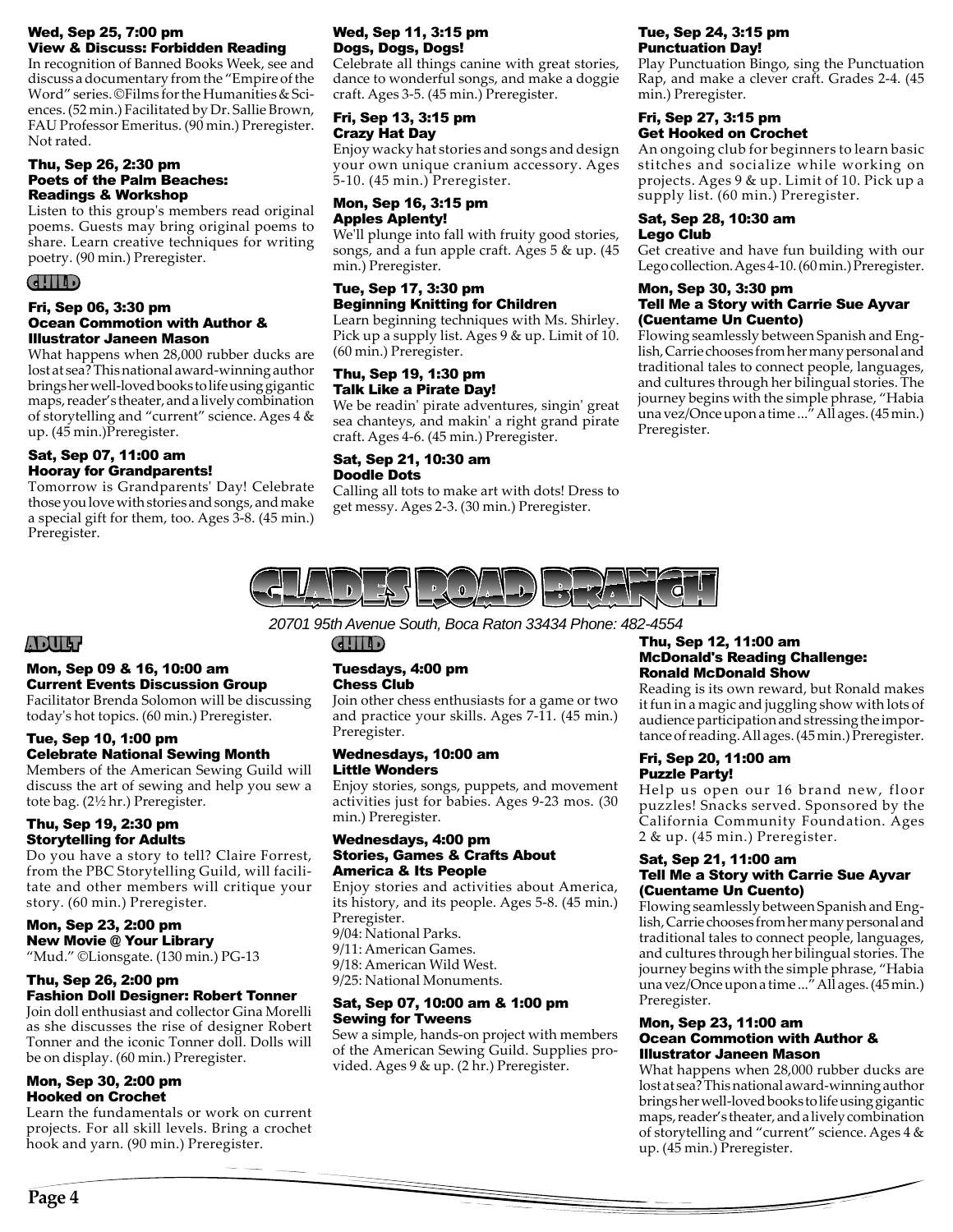#### Sat, Sep 28, 10:00 am Babysitting Workshop

Join PBC Fire Safety Specialist Elyse Weintraub Brown to learn proper child care practices and what to do in emergency situations. Bring a pen/ pencil and paper. Get a Certificate of Completion. Ages 10 & up. (2 hr.) Preregister.

## TEEN

#### Tue, Sep 03, 6:00 pm Madden 14 Showdown!

Madden 14 was just released for PS3, and we've got it, so don't miss the debut of this hot new game! Grades 6 & up. (90 min.) Preregister.

#### Tue, Sep 10, 6:00 pm Fusion Fun

Combine fuse beads to create fun characters and designs for key chains, zipper pulls, and magnets. Grades 6 & up. (45 min.) Preregister.

#### Tue, Sep 17, 6:30 pm Squid Dissection!

Explore marine life in this hands-on session of discovery with local professor Thomas Monroe. Sponsored by the California Community Foundation. Grades 6 & up. (60 min.) Preregister.

## Wed, Sep 18 & 25, 5:00 pm Be a Reading Buddy

Help children in grades K-5 with reading skills and earn volunteer hours for school. Pick up an application. Grades 6 & up. (45 min.) Preregister.

#### Tue, Sep 24, 6:00 pm Photo Booth

We'll make and use props to create a wacky digital, photo portrait. Grades 6 & up. (45 min.) Preregister.



*3750 Jog Road, Greenacres 33467 Phone: 641-9100*

## ADULT

#### Mon, Sep 09, 2:30 pm The Great Courses® Documentaries: A History of European Art

Join Professor William Kloss in this DVD lecture series as we continue to explore Venetian painting and examine how Leonardo used various media in his art. Sponsored by the Friends of the Library. (60 min.) Preregister. Shown with permission. Not rated.

Pt. 19: High Renaissance Painting in Venice. Pt. 20: The High Renaissance-Leonardo da Vinci.

#### Thu, Sep 12 & Fri, Sep 27, 1:30 pm Book & Film Discussion: House of the Spirits

In honor of Hispanic Heritage Month and Banned Books Week, join us for a "spirited" discussion of Isabel Allende's book. Return on 9/27 to see the film followed by a brief discussion. ©Miramax Films. (138 min.) Preregister. R

#### Sat, Sep 14, 2:00 pm Movie Matinee

"Lincoln." ©Walt Disney Pictures. (150 min.) Preregister. PG-13

#### Mon, Sep 23, 2:30 pm Origami

Recreate Origami paper crafts from our childhoods, like Ninja stars, water balloons, and boats. Space is limited. (90 min.) Preregister.

#### Mon, Sep 23, 6:00 pm View & Discuss: The City Dark

Join Eric Vandernoot, from the International Dark-Sky Association, for a viewing and discussion of this PBS documentary. (90 min.) Preregister. Not rated.

#### Tue, Sep 24, 6:30 pm Banned Books Bingo

Celebrate your freedom to read freely with a fun and informative game of "Banned Books Bingo" in honor of Banned Books Week. (60 min.) Preregister.

#### Thu, Sep 26, 2:30 pm Medicare Part D

SHINE, your local Area Agency on Aging, will discuss Medicare-Part D, and answer your questions. All ages. (60 min.) Preregister.

## CHILD

#### Wednesdays, 4:00 pm Four O'Clock Club

Join us for after-school fun. Ages 5 & up. (45 min.) Preregister.

9/04: Make a back-to-school craft.

9/11: Build something with Legos.

9/18: What can we do with a bushel of apples? 9/25: Make a fall wreath.

#### Fri, Sep 06, 3:30 pm Grandparents' Day

Grandparents' Day is Sun, Sep 08. Make them feel special with a handmade card. We'll supply the craft materials and books for inspiration. All ages. (60 min.) Preregister.

#### Sat, Sep 07, 11:00 am Magical Morning

Youth Magician, Chris Wilken, will perform illusions and juggle. Learn tricks and strategies to try at home and make your own magic wand. Ages 6-12. (45 min.)

#### Mon, Sep 09, 6:30 pm Bedtime Story Time

Wear your PJs for a cozy evening of stories, songs, and a craft. Teddy bears and other lovies welcome! Ages 3-5. (45 min.) Preregister.

#### Sat, Sep 14, 11:00 am Ocean Commotion with Author & Illustrator Janeen Mason

What happens when 28,000 rubber ducks are lost at sea? This national award-winning author brings her well-loved books to life using gigantic maps, reader's theater, and a lively combination of storytelling and "current" science. Ages 4 & up. (45 min.) Preregister.

#### Tue, Sep 17, 6:30 pm Martes, 17 de septiembre, 6:30 pm Bilingual Family Story Time Hora de Cuentos Bilingües

Enjoy bilingual stories, sing songs, and get a little crafty. All ages. (45 min.) Preregister. Disfrute de cuentos bilingües, cantar canciones, y ser un poco artesano. Todas las edades. (45 min.) Se requiere registrarse.

## Fri, Sep 20, 11:00 am **Wigglecise**

We'll wiggle, jump, hop, do a yoga stretch or two, and improve motor skills, rhythm, and coordination using beanbags, balls, and more. Ages 2-4. (45 min.) Preregister.

#### Sat, Sep 21, 3:00 pm Tell Me a Story with Carrie Sue Ayvar (Cuentame Un Cuento)

Flowing seamlessly between Spanish and English, Carrie chooses from her many personal and traditional tales to connect people, languages, and cultures through her bilingual stories. The journey begins with the simple phrase, "Habia una vez/Once upon a time ..." All ages. (45 min.) Preregister.Preregister.

#### Sat, Sep 28, 10:30 am Gaming for Tweens

Bring your friends and enjoy a morning of Nintendo and board games. Ages 9-12. (90 min.) Preregister.

## TEEN

#### Sat, Sep 07, 3:00 pm Word for Teens

Before that report is due, brush-up on your skills and learn new tricks with hands-on practice using Microsoft Word. Snacks provided. Ages 13-17. (60 min.) Preregister.

#### Tue, Sep 10, 6:00 pm PowerPoint & Popcorn

Bring your friends, enjoy popcorn, and learn how to edit and format pictures. Snacks provided. Ages 13-17. (60 min.) Preregister.

#### Mon, Sep 30, 6:30 pm Book Bingo Blast!

Grab a glow stick and share your favorite book titles while playing Glow Book Bingo. Glow sticks and snacks provided. Ages 12-17. (60 min.) Preregister.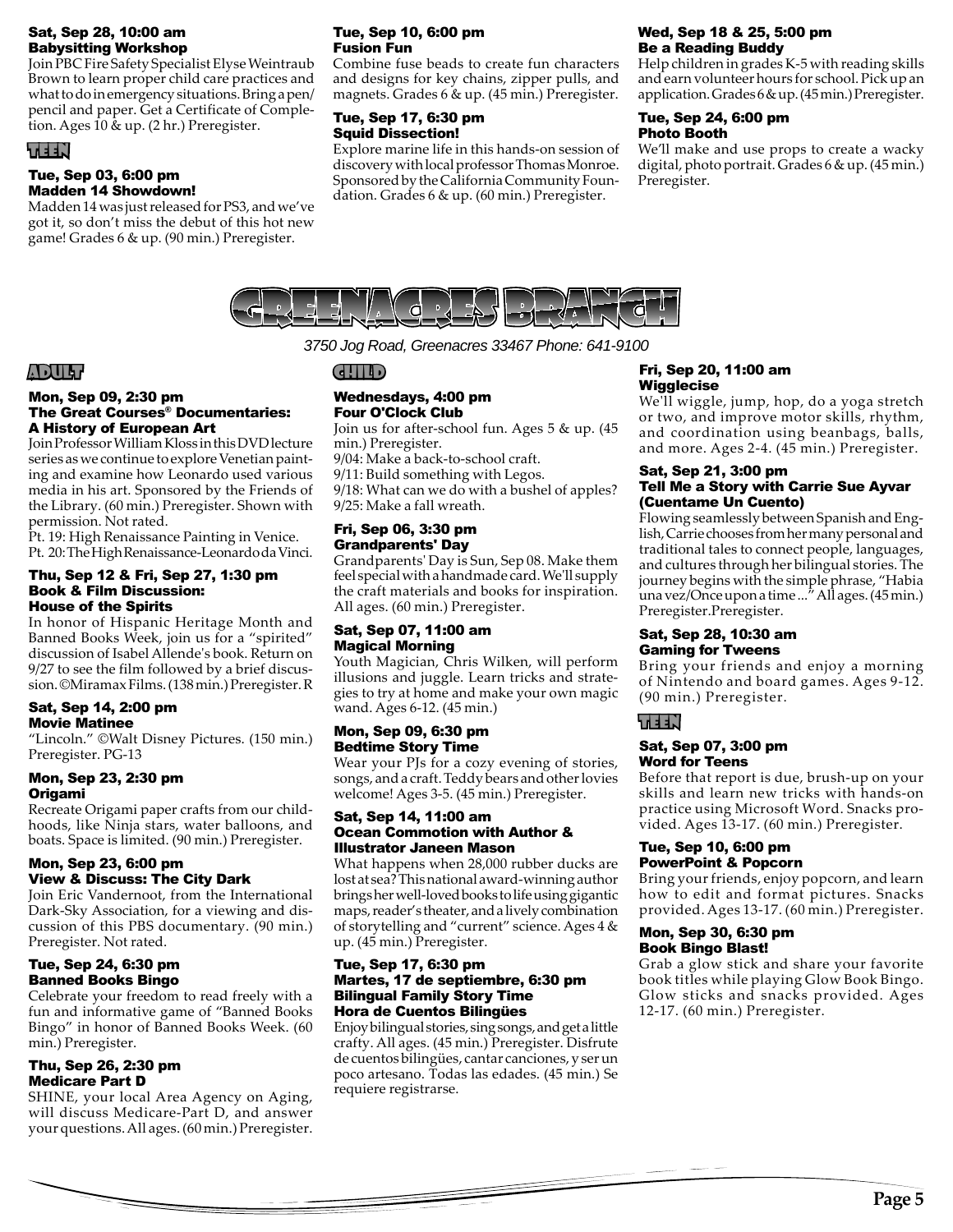

#### *14350 Hagen Ranch Road, Delray Beach 33446 Phone: 894-7500*

## Wed, Sep 25, 2:00 pm

Current Cinema "The Impossible." ©Summit Entertainment. (114 min.) PG-13

#### Thu, Sep 26, 2:00 pm Banned Books Week: Book/Film Discussion

"Fahrenheit 451." Join Stacie M. Kiner for a book/film discussion of Ray Bradbury's classic story. ©Universal Pictures. (180 min.) Not rated.

#### Mon, Sep 30, 2:00 pm Meet the Authors: National League of American Pen Women

Local authors Jo Jo Harder, Brenda Serotte, Dara Viane, and Carol White will discuss their books and answer questions. (90 min.) Tickets available starting Sep 23.

CHILD

#### Fri, Sep 06, 11:00 am Happy Grandparents' Day

We'll celebrate the grandparents we love with stories, songs, and games, and make a craft to give as a gift. Ages 3-6. (45 min.) Preregister.

#### Sat, Sep 07, 10:00 am Jack Prelutsky's Birthday Bonanza

For over 30 years, this author's books have inspired children to fall in love with poetry. Hear some of his best stories and poetry, along with music, and make a craft. Ages 4-7. (45 min.) Preregister.

#### Sat, Sep 07, 2:00 pm Ocean Commotion with Author & Illustrator Janeen Mason

What happens when 28,000 rubber ducks are lost at sea? This national award-winning author brings her well-loved books to life using gigantic maps, reader's theater, and a lively combination of storytelling and "current" science. Ages 4 & up. (45 min.) Preregister.

#### Fri, Sep 13, 4:00 pm Tommie DePaola's Birthday Bash

In his 50-year career, this author has written and/or illustrated over 200 books. We'll celebrate his birthday with stories, movies, music, and a craft. Ages 4-7. (45 min.) Preregister.



#### Thu, Sep 19, 4:00 pm Fall Fun!

Enjoy the start of the autumn season with stories, movies, music, and a craft. Ages 4-7. (45 min.) Preregister.

#### Sat, Sep 21, 10:00 am A Funky, Funny Birthday Wish for Jon Scieszka

He has a funny name and funny stories that we'll explore through books, poems, music, and a silly craft. Ages 4-7. (45 min.) Preregister.

#### Wed, Sep 25, 4:00 pm Celebrate Hispanic Heritage

Let's celebrate the ¡Superfabuloso! contributions of Hispanic Americans with stories, movies, music, and a craft. Ages 4-7. (45 min.) Preregister.

#### Thu, Sep 26, 4:30 pm Salute to Johnny Appleseed

Some say he was born in 1774 and some say 1775, but we'll have a birthday bash nevertheless with stories, a movie, and a craft. Ages 5 & up. (45 min.) Preregister.

#### Fri, Sep 27, 4:00 pm One of Our Favorite Authors: Aliki

Aliki wrote and illustrated many books, beloved by readers throughout the world. Help us celebrate her birthday with stories, music, and a craft. Ages 4-7. (45 min.) Preregister.

#### Sat, Sep 28, 11:00 am Beach Ball Bash

We hate to see summer end, so let's have one last hurrah with fun and games using beach balls, silly summertime music, and a sandy story or two. Ages 1-3. (45 min.) Preregister.

## TEEN

#### Tue, Sep 03, 6:30 pm Teen Frosted Notes

Bring the current book, graphic novel, or Manga you're reading and share it while snacking on ice cream. Snacks provided. Grades 6-12. Limit of 10. (90 min.) Preregister.

#### Sat, Sep 14, 2:00 pm Anime/Manga Club

Talk about all things Manga and Anime, enjoy Manga-related crafts, and watch Anime episodes. Snacks provided. Grades 6-12. Limit of 15. (90 min.) Preregister.

#### Tue, Sep 17, 6:30 pm Teens Exploring Careers: Archaeology

Sarah Nohe, Outreach Coordinator for the Southeast Region of the Florida Public Archaeology Network, will provide basic information about Indiana Jones's very exciting profession. Snacks provided. Grades 6-12. Limit of 15. (90 min.) Preregister.

#### Sat, Sep 28, 2:00 pm Teen Caramel Apple Dipping Party

Welcome autumn by dipping into scrumptious fun with a fall-flavored, caramel apple making party! All supplies provided. Grades 6-12. Limit of 15. (90 min.) Preregister.

## ADULT

#### Tuesdays, 2:30 pm Poetry Workshop

Award-winning poet Stacie Kiner critiques and discusses some of the world's finest contemporary and classic poetry. (60 min.)

#### Tuesdays, 3:00 pm Spanish in Practice: Intermediate

Practice speaking Spanish in conversations about food, travel, news, and more. An intermediate knowledge of the language is required. (90 min.) Preregister.

#### Tue, Sep 03, 7:00 pm Blood Pressure Screening & AED Training

PBC Fire Rescue paramedics and EMTs will provide free blood pressure checks and five-minute demonstrations on how to use an automated external defibrillator. (90 min.)

#### Wednesdays, 10:30 am Knit & Crochet with Project Linus

Knit and crochet with expert "blanketeers" from Project Linus. The crafts you make go to children in need. Bring your favorite pattern and needles, bright yarn, and a giving spirit. (90 min.)

#### Wed, Sep 04 & 18, 1:30 pm Chess Club for Adults

Practice your strategy skills with other players. Basic game knowledge required. (90 min.) Preregister.

#### Mon, Sep 09, 4:00 pm Storytelling: I'll Tell You Mine, If You'll Tell Me Yours ...

Get together with storyteller Glad McLeod and let's have fun sharing our stories. (60 min.)

#### Mon, Sep 16, 2:00 pm Medical Mondays: Hypertension

Dr. Marcos Zaragosa, from Delray Medical Center, will discuss high blood pressure and answer questions. (60 min.) Preregister.

#### Mon, Sep 23, 2:00 pm Book/Film Discussion

"Cat on a Hot Tin Roof." Join Stacie Kiner for Part I of a Tennessee Williams Festival with a book/film discussion of his classic story. ©MGM/UA. (180 min.) Not rated.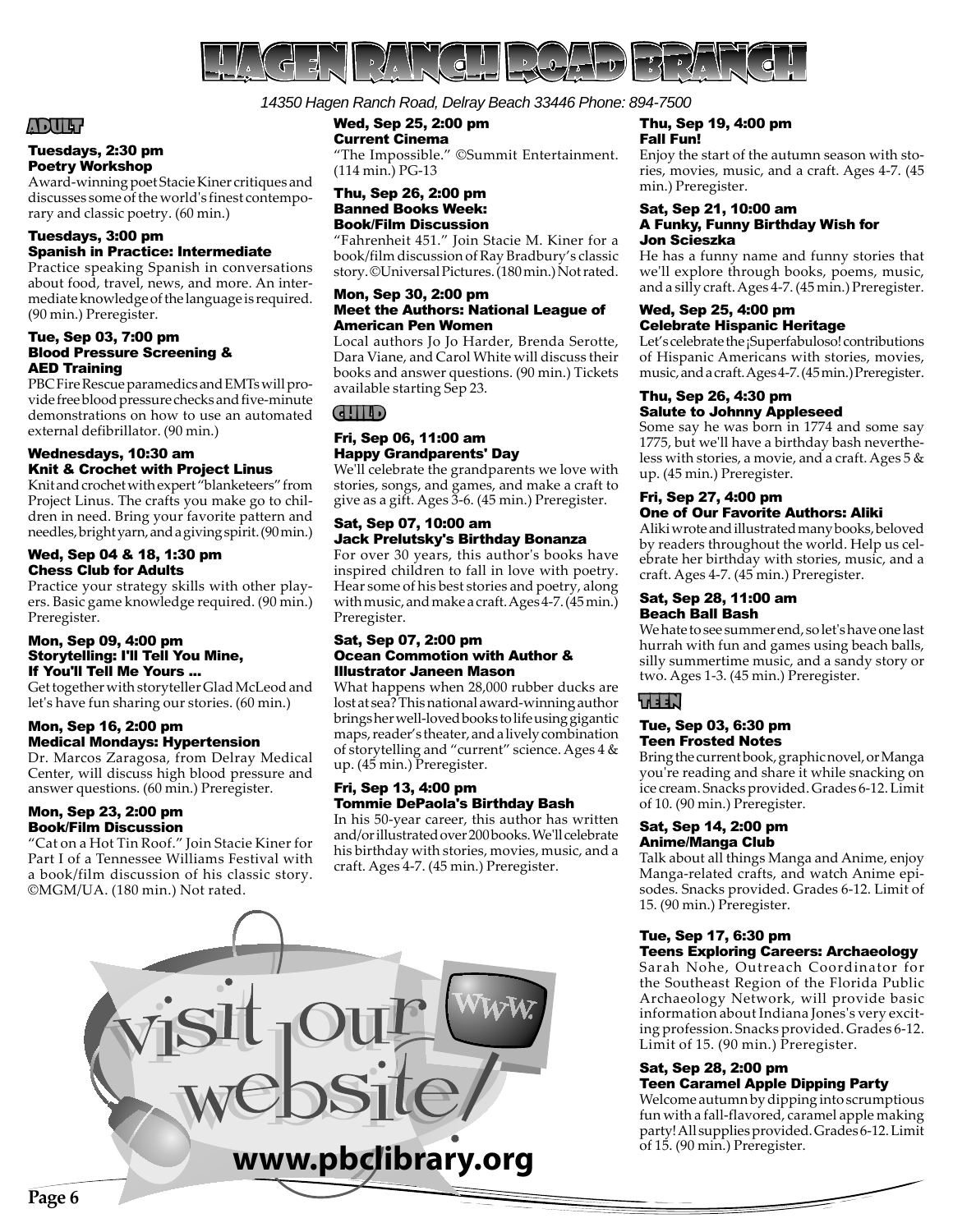

*705 Military Trail, Jupiter 33458 Phone: 744-2301*

**The branch is closed for renovations to the building. Please visit Tequesta Branch or Gardens Branch while this branch is closed.**



*4020 Lantana Road, Lake Worth 33462 Phone: 304-4500*

## ADULT

#### Thu, Sep 05 & 19, 2:00 pm The Great Courses® Documentaries: Museum Masterpieces-The Louvre

Explore the core collection of this world-famous museum, the Department of Paintings, spanning works from Leonardo to Delacroix. Sponsored by the Friends of the Library. (90 min.) Preregister. Shown with permission. Not rated.

- 9/05: Pt. 7, 8 & 9 De La Tour, Le Nain, and 17th Century Painting; Claude and Poussin, French Painters in Rome; Watteau and Chardin.
- 9/19: Pt. 10, 11 & 12 Boucher, Fragonard, and the Rococo in France; Jacques-Louis David and His School; Delacroix and Ingres - The Great Dialectic.

#### Tue, Sep 10 & 24, 2:00 pm eBook: One-on-one Assistance

Call for an appointment with a librarian and learn how to borrow the library's eBooks. Bring your compatible eReader, laptop, tablet, or mobile device. (30 min.) Preregister.

#### Wed, Sep 11, 2:00 pm Based on the Book

"Fahrenheit 451." Join us for a book/film discussion of Ray Bradbury's classic. Sign up and check out the book. ©Universal Pictures. (113 min.) Not rated.

#### Sábado, 14 de Septiembre, 10:00 am Educación de la Salud Bucal (Oral Health Education)

Te gustaría saber cómo mantener una boca saludable? Te cepillas adecuadamente? Son la pasta dental y el enjuague bucal efectivos? Existe relación entre enfermedades crónicas y la salud bucal? El Centro Caridad estará compartiendo contigo las respuestas y cómo tú puedes ponerlas en práctica en tu vida y la de tu familia. (2 hr.) Se requiere registrarse.

#### Lunes, 16 de septiembre, 6:00 pm Mon, Sep 16, 6:00 pm Juegos de Ajedrez para Adultos Chess Games for Adults

Ven y práctica tus estrategias del ajedrez en un ambiente bilingüe. Puedes traer tu juego. (2 hr.) Se requiere registrarse. Come practice your chess strategies in a bilingual environment. You can bring your chess set. (2 hr.) Preregister.

#### Wed, Sep 18, 2:00 pm Keeping Palm Beach County Healthy

Elizabeth Carson, from the PBC Health Care District, will discuss health coverage programs for uninsured residents, a nationally recognized Trauma System, a pharmacy operation, a long-term skilled nursing and rehabilitation center, and acute care hospital services. (60 min.) Preregister.

#### Wed, Sep 25, 2:00 pm Surviving the Holidays without Going Broke

Learn how to avoid overwhelming debt during the holiday season and gain confidence in your personal finances. Presented by Credability. (60 min.) Preregister.

#### Jueves, 26 de septiembre, 6:30 pm Thu, Sep 26, 6:30 pm 1-2-3 Salsa!

¡Ven y disfruta de este baile latino! Aprenderás pasos básicos de Salsa gozando de este ritmo tropical. (90 min.) Se requiere registrarse. You'll be delighted to learn basic steps while you enjoy this tropical rhythm. (90 min.) Preregister.

#### Sábado, 28 de septiembre, 2:00 pm Sat, Sep 28, 2:00 pm Un Viaje por Centro América A Trip Through Central America

Ven y disfruta del arte, música y cultura de los países de Guatemala, El Salvador, Honduras, Nicaragua, Costa Rica, y Panama. ¡Te llevaremos en un viaje fascinante por estos países! Todas las edades. Todas las edades. (2 hr.) Se requiere registrarse. Enjoy art, music, and culture from Guatemala, El Salvador, Honduras, Nicaragua, Costa Rica, and Panama. All ages. (2 hr.) Preregister.

## CHILD

#### Tue, Sep 10, 3:30 pm Chess Club

Come learn how to play this fascinating game. Ages 8-12. (60 min.) Preregister.

#### Sat, Sep 14, 2:00 pm Ocean Commotion with Author & Illustrator Janeen Mason

What happens when 28,000 rubber ducks are lost at sea? This national award-winning author brings her well-loved books to life using gigantic maps, reader's theater, and a lively combination of storytelling and "current" science. Ages 4 & up. (45 min.) Preregister.

#### Mon, Sep 16, 3:30 pm Flags of Latin America

In honor of Hispanic Heritage Month, learn all about Latin American flags and create one of your own to carry in our Flag Parade. Make one flag to keep and one to display here! Ages 5 & up. (60 min.) Preregister.

#### Sat, Sep 21, 12:30 pm McDonald's Reading Challenge: Ronald McDonald Show

Reading is its own reward, but Ronald makes it fun in a magic and juggling show with lots of audience participation and stressing the importance of reading. All ages. (45 min.) Preregister.

#### Sun, Sep 22, 3:00 pm Fall Ball

It's our first Fall Ball! Listen to magical stories about this frosty-leaved season, enjoy a hot cup of apple cider, and decorate a leaf with glitter. Ages 4-7. (60 min.) Preregister.

#### Mon, Sep 23, 11:00 am Celebrate Hispanic Heritage Month with Dora & Diego!

We'll celebrate with fun stories, songs, and a craft centered around Dora the Explorer and her friend Diego. Ages 2 & up. (45 min.) Preregister.

#### Sat, Sep 28, 3:00 pm Junior Detectives

We'll read a short mystery story and then work together to solve the case. Ages 8 & up. (60 min.) Preregister.

#### Sun, Sep 29, 2:00 pm Veggie Stamps!

Stamp your heart out through fall with stamps made out of veggies. All ages. (45 min.) Preregister.

## TEEN

#### Fridays, 4:00 pm Be a Reading Buddy

Help children in grades K-5 with reading skills and earn volunteer hours for school. A completed application packet and one-hour training session are mandatory. Grades 6 & up. (60 min.) Preregister.

#### Sun, Sep 15, 2:00 pm Mon, Sep 16, 5:30 pm Make Your Own Puerto Rican Carnival Mask!

Let's celebrate Hispanic Heritage Month by creating traditional "caretas de vejigantes," carnival masks made of papier-mâché and painted vivid colors, on Sun, Sep 15, and paint them on Mon, Sep 16. Ages 11 & up. (60 min.) Preregister.

**We may take photos or video of programs. These images may be used on our web site, in our publications, by local newspapers, or ultimately on the World Wide Web.**

**If you do not wish your image to be published, please notify a Library staff member before the program.**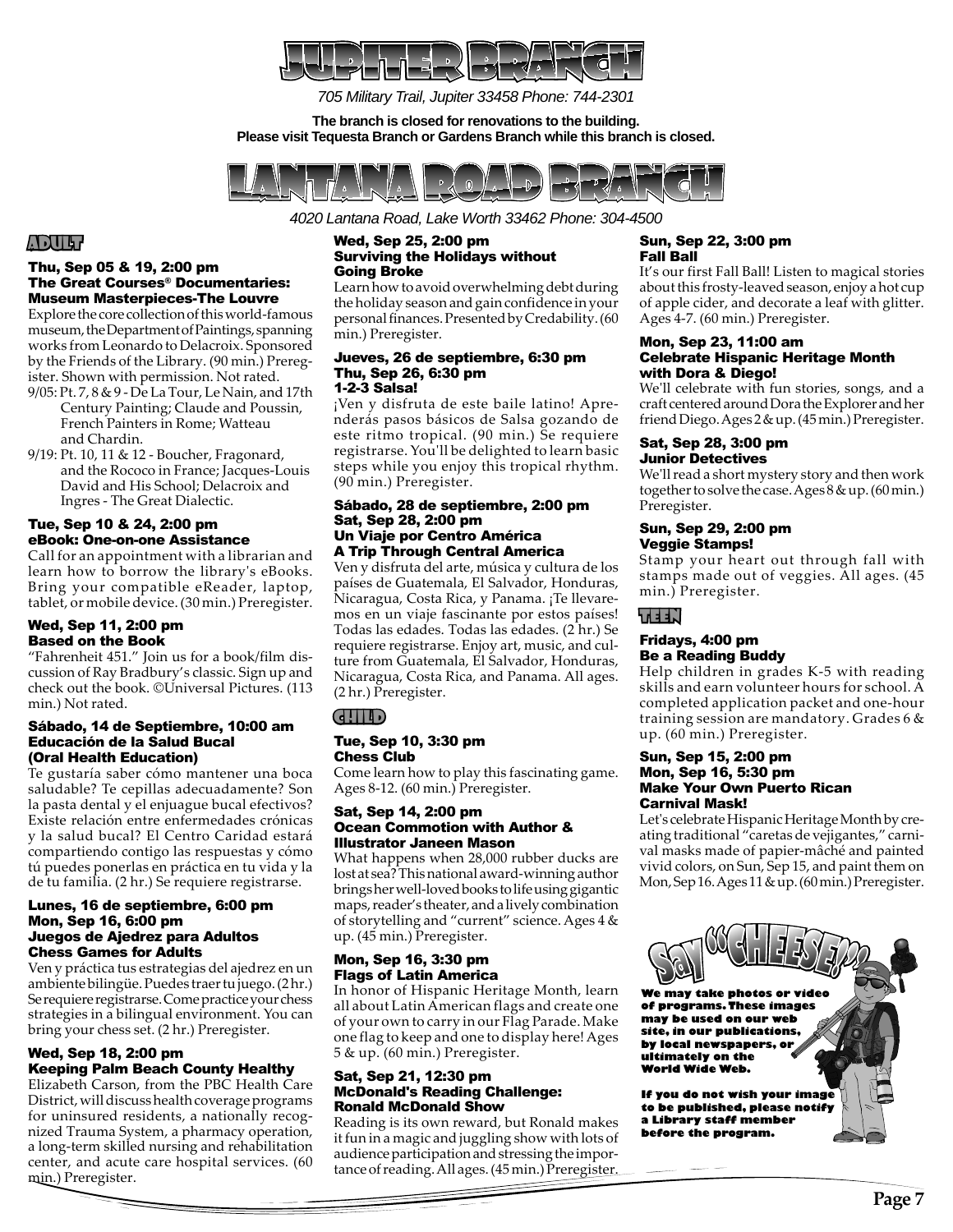

*525 Bacom Point Road, Pahokee 33476 Phone: 924-5928*

#### Fri, Sep 20, 10:00 am McDonald's Reading Challenge: Ronald McDonald Show

Reading is its own reward, but Ronald makes it fun in a magic and juggling show with lots of audience participation and stressing the importance of reading. All ages. (45 min.) Preregister.

#### Wed, Sep 25, 10:00 am Ocean Commotion with Author & Illustrator Janeen Mason

What happens when 28,000 rubber ducks are lost at sea? This national award-winning author brings her well-loved books to life using gigantic maps, reader's theater, and a lively combination of storytelling and "current" science. Ages 4 & up. (45 min.) Preregister.

#### TEEN

#### Sat, Sep 21, 1:00 pm Be a Reading Buddy: Orientation

Help children in grades K-5 with reading skills and earn volunteer service hours for school. Complete an application and join us for an orientation. Grades 9-12. (60 min.) Preregister.

#### Sat, Sep 28, 1:00 pm Teen Advisory Board Meeting

If you're interested in creating and developing ideas for teen events, join us for pizza and unplugged conversation! Ages 13 & up. Preregister.



*3650 Summit Boulevard, West Palm Beach 33406 Phone: 233-2600*

#### Wed, Sep 11, 2:30 pm ReferenceUSA! What Is It and How Will It Help Me?

Our Business Librarian will show you how this database, that has information on over 20 million public and private businesses, can help you in job searching, marketing, competitive analysis, fundraising, and more. Preregister.

#### Wed, Sep 18, 2:00 pm **Making Profits During Hard Times** - OR - How to Price Your Products!

This presentation addresses the tools needed to be successful and covers three major areas with explanations on how to overcome obstacles that prevent most businesses from obtaining their goals. Speaker: Claude Jenkins, Chief Profit Officer-Management Solutions for Profit. Call the Small Business Development Center at 561- 862-4726 to preregister.

#### Thu, Sep 19, 2:00 pm Talking Books 40th Anniversary Program

Join Talking Books for the Visually Impaired for their 40th Anniversary, featuring Michael Golder, a Blind Radio Host. (2 hr.) Call 561-649- 5486 to preregister.

## Thu, Sep 19, 7:30 pm Finding Your Florida Doctor

What are my doctor's credentials? Consumer Health Information Service librarians will share their expertise so you can make the right choice. Preregister. Health information questions? Call 233-2736 or visit CHIS online at www.pbclibrary. org/consumer-health.

#### Fri, Sep 20, 2:00 pm Mon, Sep 30, 2:00 pm Movies at Main

9/20: "The Best Exotic Marigold Hotel." ©Fox Searchlight Pictures. (124 min.) PG-13

9/30: "Hitchcock." ©Fox Searchlight Pictures. (98 min.) PG-13

#### Sábado, 21 de septiembre, 2:00 pm Sat, Sep 21, 2:00 pm ¡Viva Bolivia!

Centro Cultural Semilla Boliviana interpreta el baile tradicional de Bolivia, con trajes llamativos y música andina. Auspiciado por los Amigos de la Biblioteca. (60 min.) Semilla Boliviana performs traditional Bolivian dance, with eye-catching costumes and Andean music. Sponsored by the Friends of the Library. (60 min.)

#### Wed, Sep 25, 2:00 pm Social Media: Evil Conspiracy or Useful Business Tool?

The answer is both. Learn how to make the best of both worlds, without letting tweets, links, and shares, take over your company and your life by using willpower, scheduling, and time management. Find out about free tools to make your products and services known online. Speaker: Sharon Geltner. Call the Small Business Development Center at 561-862-4726 to preregister.



## CHILD

#### Thu, Sep 05, 12, 19, 26, 10:00 & 11:00 am Tue, Sep 10, 17, 24, 10:00 am Story Times

Themed stories and creative activities for children. Ages 3-5. (45 min.) Preregister. 9/05: Dog Days of Summer? Puppy Tales II. 9/10 & 9/12: In Honor of Johnny Appleseed! 9/17 & 9/19: Fun With Fall Leaves! 9/24 & 9/26: Get Ready for an Ocean Commotion!

#### Sat, Sep 14, 2:00 pm Happy Birthday, Roald Dahl!

It's a wacky, whimsical party to celebrate Roald Dahl's birthday and his contributions to children's literature. Let your imagination fly with Matilda, James, Charlie, and the BFG! Ages 7 & up. Preregister.

## ADULT

Martes, 03 de septiembre, 2:00 pm La Salud de Su Hijo, Mente y Cuerpo: Taller #3-Comidas Rapidas De Acuerdo A Su Presupuesto

### (Your Child's Healthy Mind and Body: Workshop #3-Quick Meals on a Budget)

En esta serie de seminarios, Ada Medina-Solorzano les ensenara a los padres como adoptar los habitos saludables para los hijos en edad de crecimiento y como darles comida nutritiva con un presupuesto limitado. (2 hr.) Se requiere registrarse.

## Thursdays, 2:00 pm Speak with a Specialist

Do you need help with research or technology? We have specialists in the areas of Consumer Health Information, Government Research, and Business Information, plus staff that can answer computer and mobile device questions. Make an appointment so we can match you with the appropriate specialist. Preregister.

#### Martes, 10 de septiembre, 6:30 pm Club de lectura en español (Book Discussion, in Spanish)

Venga para una conversación literaria e informal sobre "Miel y Almendras" de Maha Akhtar, que sigue las vidas de una propietaria de un salón de belleza en Beirut y sus mejores amigas. Esta novela nos permite descubrir la convivencia entre tradición y modernidad a través de las calles, los bazares y las fiestas de la sociedad libanesa. (60 min.)

#### Wed, Sep 11, 1:00 pm Health Care Exchanges through the Affordable Care Act

Karen Wilkerson, from the PBC League of Women Voters, will discuss the Affordable Care Act (ACA), including information about the online exchanges in Florida. (60 min.) Preregister.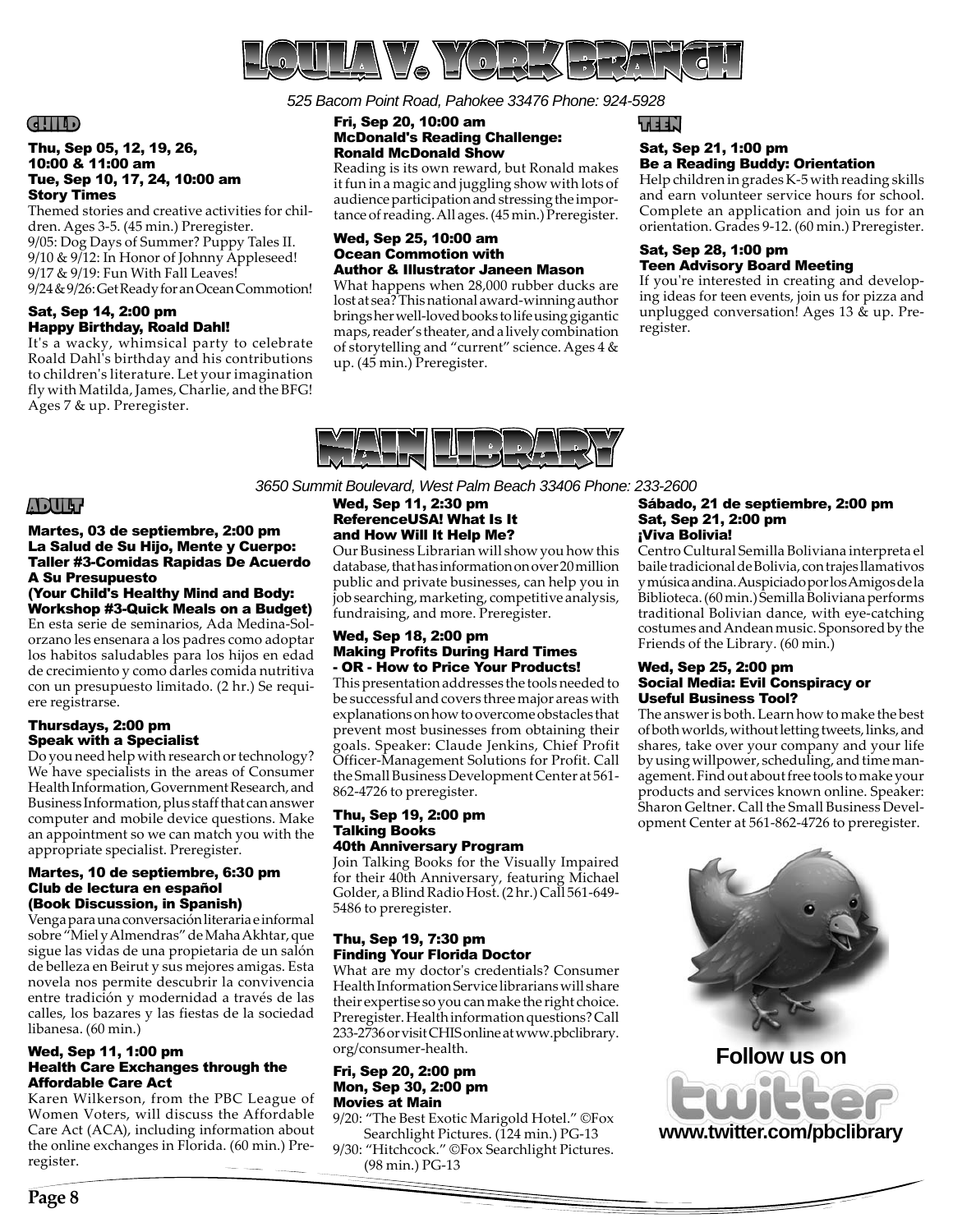

#### Thursdays, 3:00 pm Geography Club

Join us for more fun with America's states! Ages 6-8. Preregister.

#### Fri, Sep 06, 4:30 pm McDonald's Reading Challenge: Ronald McDonald Show

Reading is its own reward, but Ronald makes it fun in a magic and juggling show with lots of audience participation and stressing the importance of reading. All ages. (45 min.) Preregister.

#### Mon, Sep 09, 3:30 pm Ocean Commotion with Author & Illustrator Janeen Mason

What happens when 28,000 rubber ducks are lost at sea? This national award-winning author brings her well-loved books to life using gigantic maps, reader's theater, and a lively combination of storytelling and "current" science. Ages 4 & up. (45 min.) Preregister.

#### Fri, Sep 13, 3:30 pm Fall Crafts

Enjoy a fun afternoon of amazing crafts. Ages 4-11. Preregister.

#### Mon, Sep 16, 3:30 pm Shrinky Dinks

It's back! Everyone loves Shrinky Dinks, enjoy this fun and creative afternoon! Ages 6-11. Preregister.

#### Mon, Sep 23, 3:30 pm Book Cooks

The recipes continue this fall, with just as much fun as ever. Ages 7-12. Preregister.

#### Fri, Sep 27, 3:30 pm Game Day

Gaming is always fun with friends, so remember to bring yours. Ages 5-12. Preregister.

## Sat, Sep 28, 2:00 pm

Movie Day

"Life of Pi." ©MPLC, Fox. (123 min.) Preregister. PG



#### Tue, Sep 03, 5:00 pm Crafts for Teens

Join us for a special craft designed just for teens. Ages 12-17. Preregister.

#### Tue, Sep 10, 5:00 pm Teen Advisory Board (T.A.B.)

Join our T.A.B. and bring ideas to help us make this the place to be for teens! Ages 12-17. Preregister.

#### Tue, Sep 17, 5:00 pm Gaming for Teens

It's teen game night and we'll have the Wii and lots of great board games ready to go. Ages 12-17. Preregister.

#### Tue, Sep 24, 5:00 pm Teen Night

A special surprise is in store, planned by our very own Teen Advisory Board! Ages 12-17. Preregister.



## *5689 Okeechobee Boulevard, West Palm Beach 33417 Phone: 233-1880*

## ADULT

#### Thursdays, 3:00 pm The Great Courses® Documentaries: Einstein's Relativity & the Quantum Revolution

If you are confused about Einstein, physics, and all that relativity stuff, attend this 24-lecture series for non-scientists. Sponsored by the Friends of the Library. (90 min). Shown with permission. Not rated.

- 9/05: Time Travel, Tunneling; Tennis and Tea; Heaven and Earth, Place and Motion; The Clockwork Universe.
- 9/12: Let There Be Light!; Speed c Relative to What?; Earth and the Ether-a Crises in Physics.
- 9/19: Einstein to the Rescue: Uncommon Sense-Stretching Time; Muons and Time-Traveling Twins.

9/26: Escaping Contradiction-Simultaneity is Relative; Faster than Light? Past, Future, and Elsewhere.

## CHILD

#### Mon, Sep 09, 10:30 am Ocean Commotion with Author & Illustrator Janeen Mason

What happens when 28,000 rubber ducks are lost at sea? This national award-winning author brings her well-loved books to life using gigantic maps, reader's theater, and a lively combination of storytelling and "current" science. Ages 4 & up. (45 min.) Preregister.

#### Sat, Sep 21, 10:30 am Family Origami

Paper folding fun for the whole family. Ages 7 & up. (60 min.) Preregister.

#### Sat, Sep 28, 2:30 pm Story Time: Lego-Style

Build a Lego masterpiece to illustrate our featured book. Ages 6-10. (45 min.) Preregister.



*500 Civic Center Way, Royal Palm Beach 33411 Phone: 790-6030*

#### Wed, Sep 25, 2:15 pm Crafting by the Book: Beaded Square Knot Bracelets

Follow step-by-step instructions to create a stylish bracelet. Materials provided. (90 min.) Preregister.

#### Thu, Sep 26, 2:15 pm Thursday Movie Matinee

"Oz: The Great and Powerful." ©Walt Disney Pictures. (130 min.) Preregister. PG

#### CHILD

#### Tue, Sep 03, 10:15 am Fall Story Times

We offer Baby Story Time for ages 0-23 mos. and Story Time for ages 2-6. Pick up a schedule for dates and times. Preregister.

#### Tue, Sep 03, 10 & 17, 6:30 pm Crochet Club: By Hook or By Crook

Learn basic stitches and socialize while you work on projects. Ages 9 & up. (60 min.) Preregister.

#### Fri, Sep 06, 3:30 pm **Crafternoon**

Just drop-in and make a small craft! Ages 2 & up. (60 min.)

#### Wed, Sep 11, 4:30 pm Reading Buddies

Pick up an application and meet once-a-week with a teen to read together and play literacy games. The fall session runs Sep 11-Oct 30. Grades K-5. (45 min.) Preregister.

## ADULT

#### Thu, Sep 12, 2:15 pm Job Seekers

Use the free career guidance database Career Transitions© to create and format a professionallooking résumé. You'll have free access to public computers, online job searching, and databases. (90 min.) Preregister.

#### Wed, Sep 25, 10:00 am eBook Assistance: One-on-One

Call for an appointment and learn how to borrow the library's eBooks in a session with staff. Bring your compatible eReader and your account information. (30 min.) Preregister.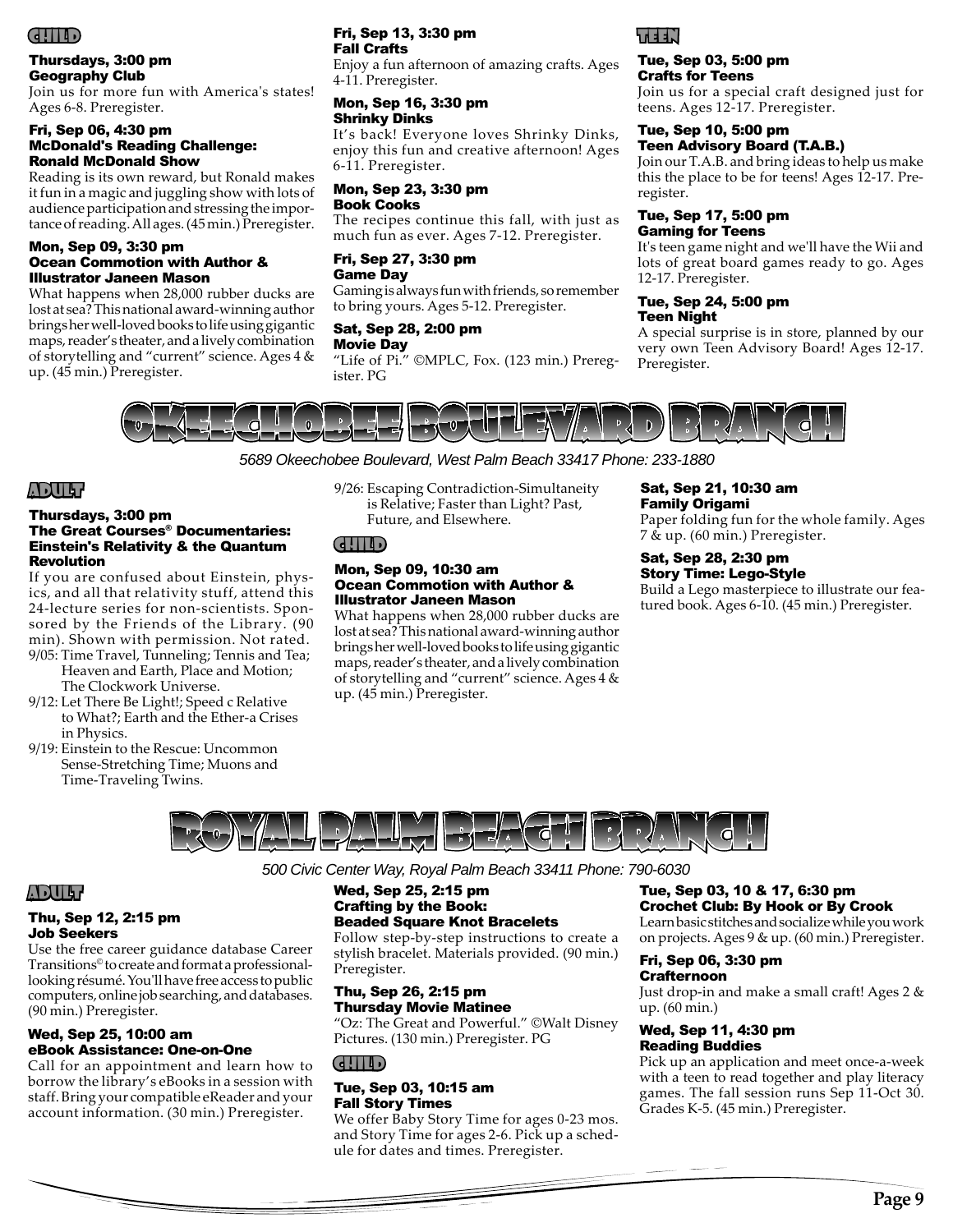#### Thu, Sep 12, 3:30 pm Being Different Isn't So Bad

Representatives from the PBC Deaf Services Center will talk about deafness and deaf awareness through stories and American Sign Language. All ages. (45 min.) Preregister.

#### Fri, Sep 13, 4:30 pm IRL Minecraft Craft Time

Avoid the zombies and creepers! Make Minecraft-themed cubeecrafts from this popular computer game. Ages 8-14. (45 min.) Preregister.

#### Mon, Sep 16, 3:00 pm A Curious Day with Curious George

Celebrate H. A. Rey's birthday with games, arts and crafts, a read-aloud, and learn how to draw Curious George yourself. Ages 4 & up. (60 min.) Preregister.

#### Tue, Sep 17, 3:30 pm Martes, 17 de septiembre, 3:30 pm Fabulous Finger Puppets Fabulosos Títeres

Would you like to have the characters from your favorite stories on your fingertips? We'll read traditional fables from Latin America and create finger puppets. Ages 5 & up. (45 min.) Preregister. ¿Te gustaría tener los personajes de tus fábulas favoritasen la punta de tus dedos? Leer-

emos fábulas tradicionalesde Latino Amèrica y crearemos títeres. Edades 5 en adelante. Se requiere registrarse.

#### Thu, Sep 19, 4:30 pm Wookies, Jedis & Droids, Oh My!

Use the Force and create Star Wars-themed crafts to defeat Darth Vader! Ages 7-12. (45 min.) Preregister.

#### Fri, Sep 20, 3:30 pm Are You Ready to Lego?

Challenge yourself to create the tallest tower of blocks you can! Ages 3-6. (45 min.)

## Sat, Sep 21, 10:30 am Yoga Tales 'n' More

Listen to stories while you act them out through yoga. Wear comfortable clothes. Ages 3-8. (45 min.) Preregister.

#### Tue, Sep 24, 6:30 pm Ocean Commotion with Author & Illustrator Janeen Mason

What happens when 28,000 rubber ducks are lost at sea? This national award-winning author brings her well-loved books to life using gigantic maps, reader's theater, and a lively combination of storytelling and "current" science. Ages 4 & up. (45 min.) Preregister.

#### Fri, Sep 27, 3:30 pm Lego Building Crew

Play with Legos and make your own creation! Ages 7-11. (45 min.)

## TEEN

#### Sat, Sep 14, 2:30 pm Teen Advisory Posse

Have an awesome idea for a teen program? Share it with our group! Snacks provided. Ages 12-17. (20 min.) Preregister.

#### Sat, Sep 14 & 28, 3:00 pm Anime Club

Watch Anime, eat Pocky, and check out our newest Manga titles. Snacks provided. Ages 12-17. (60 min.) Preregister.

#### Sat, Sep 21, 11:30 am You Yoga? Beginning Yoga for Teens

Stretch your body and your mind with yoga exercises. Wear comfortable clothes. Ages 12-17. (45 min.) Preregister.



*461 Old Dixie Highway North, Tequesta 33469 Phone: 746-5970*

## ADULT

#### Jueves, 26 de septiembre, 2:00 pm Thu, Sep 26, 2:00 pm Arte de El Sol Art of El Sol

Descubra la pintura y la artesanía de colores vivos, por artistas del Centro El Sol en Jupiter. (2 hr.) Discover the colorful paintings and craftwork made by artisans from El Sol Center in Jupiter. (2 hr.)

## CHILD

#### Fri, Sep 06, 10:00 am Ocean Commotion with Author & Illustrator Janeen Mason

What happens when 28,000 rubber ducks are lost at sea? This national award-winning author brings her well-loved books to life using gigantic maps, reader's theater, and a lively combination of storytelling and "current" science. Ages 4 & up. (45 min.) Preregister.

#### Fri, Sep 20, 3:30 pm Rhino's Rule

Learn interesting facts and hear stories of silly rhino antics. Make a righteous rhino craft, too! Ages 3-7. (60 min.) Preregister.



## ADULT

#### Wed, Sep 04, 6:30 pm Hooked on Crochet

Learn beginning techniques or bring current projects to share and work on. Beginners, pick up a materials list when you preregister. (90 min.)

#### Thu, Sep 05, 6:30 pm Writers' Critique Workshop

Share, offer, and accept constructive criticism to improve your fiction, nonfiction, and poetry in a supportive atmosphere led by Caryn DeVincenti, Regional Director of the PBC Florida Writers' Association. (2 hr.) Preregister.

#### Tue, Sep 10, 6:00 pm Chess Club for Adults

Chess fans unite to practice your strategy skills with other players. Basic game knowledge required. (2 hr.) Preregister.

*1951 Royal Fern Drive, Wellington 33414 Phone: 790-6070*

#### Thu, Sep 19, 10:15 am eBook Assistance: One-on-One

Call for an appointment with a librarian and learn how to borrow the library's eBooks. Bring your compatible eReader, tablet, or mobile device, and your laptop computer. (30 min.) Preregister.

## Thu, Sep 19, 2:30 pm The Palm Beaches in the Year 1513

Government Research Service Librarian Bob Davidsson will discuss Native American tribes, village sites, and the history of the Palm Beaches at the time of explorer Juan Ponce de Leon's arrival in 1513. (90 min.) Preregister.

#### Domingo, 22 de septiembre, 2:00 pm Sun, Sep 22, 2:00 pm Colombia Tropical Tropical Colombia

Únase a El Alma Hispana para una celebración de la música, el baile, y la cultura de Colombia. Auspiciado por El Alma Hispana. (60 min.) Join El Alma Hispana in a celebration of the music, dance, and culture of Colombia. Sponsored by El Alma Hispana. (60 min.)

#### Wed, Sep 25, 6:30 pm Renée Plevy: Portrait Demonstration

This award-winning artist will demonstrate how to paint a portrait by creating an oil sketch of an audience member, while sharing personal anecdotes about the famous people she's painted, and being part of the New York arts scene. (90 min.) Preregister.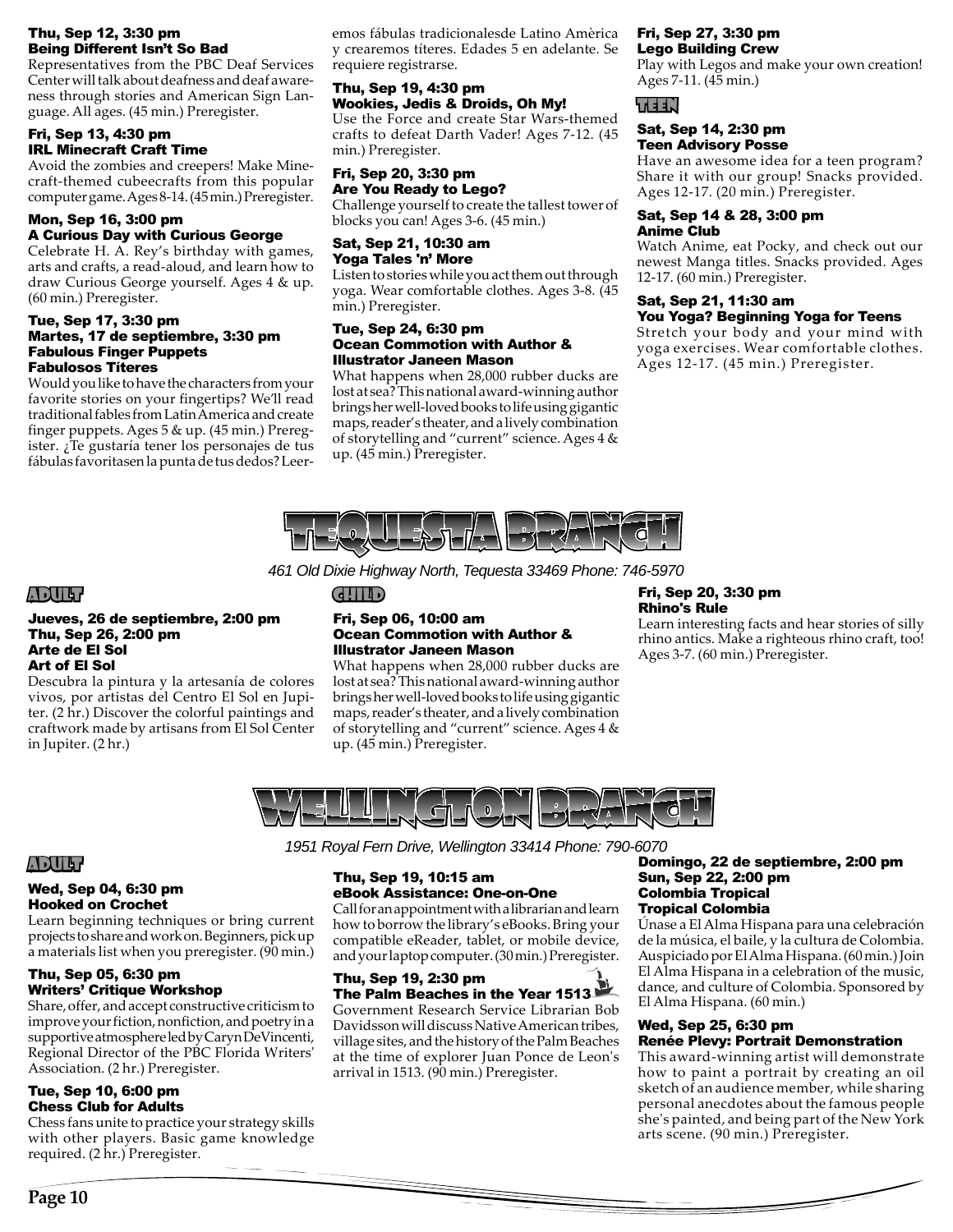## CHILD

#### Thu, Sep 05, 6:00 pm Family Movie Night

"Where the Wild Things Are." ©Warner Bros. (101 min.) PG

## Fri, Sep 06, 2:30 pm

Movie Matinee

 "Toy Story 3." ©Walt Disney Pictures. (103 min.) G

#### Sat, Sep 07, 10:30 am Sassy Socks & Story Spectacular

Slip on your splashiest socks and shimmy along to silly songs. Share spunky stories and a special craft, too! Ages 2-6. Limit 40. (45 min.) First-come, first-served.

#### Mon, Sep 09, 4:00 pm Art Club

Live through your art by exploring different mediums. Dress to get messy. Ages 8 & up. Limit 20. (45+ min.) First-come, first-served.

#### Tue, Sep 10, 3:00 pm Tween Tuesdays: Gaming

Bring a friend for Wii gaming and board game fun! Ages 8-12. Limit 24. (90 min.) First-come, first-served.

#### Wed, Sep 11, 3:00 pm Pokémon League

Bring your DS or Pokémon cards and get ready to battle, trade, and make new friends. Ages 6-12. Limit 25. (60 min.) First-come, first-served.

## Thu, Sep 12, 6:00 pm Pajama Tales

Wear your jammies, and bring your teddy bear, as we wind down for the evening with bedtime stories about the zoo. Ages 2-6. Limit 40. (45 min.) First-come, first-served.

#### Sat, Sep 14, 11:00 am Story Time: Hats, Hats, Hats!

Celebrate hats of all kinds through story, song, and rhyme. Then make your own crazy hat to wear home. Ages 3 & up. Limit 40. (45 min.) First-come, first-served.

#### Mon, Sep 16, 4:00 pm Paper Aviation

Fast-flying, folding fun for everyone! Ages 8 & up. Limit 20. (45 min.) First-come, first-served.

#### Wed, Sep 18, 1:00 pm Peter and the Wolf

Who gets the wolf? Find out as we listen to and interact with this classic musical story. Ages 7-13. Limit 24. (45 min.) First-come, first-served.

## Wed, Sep 18, 3:30 pm Not Your Grandma's Bingo!

Create your own card, see if luck is on your side, and win a prize! Ages 5 & up. Limit 25. (45 min.) First-come, first-served.

#### Sat, Sep 21, 11:00 am We Love Elephants!

Celebrate Elephant Appreciation Day by listening to stories and songs, and creating a fun elephant craft. Ages 2-6. Limit 40. (45 min.) First-come, first served.

#### Sat, Sep 21, 2:30 pm Chess Club for Kids

Practice your strategy skills with other players. Basic game knowledge required. Ages 8 & up. Limit 20. (60 min.) First-come, first-served.

#### Mon, Sep 23, 4:00 pm Legos

Builders–create vehicles or buildings out of Lego pieces. Ages 8 & up. Limit 25. (45 min.) First-come, first-served.

#### Tue, Sep 24, 3:30 pm Ocean Commotion with Author & Illustrator Janeen Mason

What happens when 28,000 rubber ducks are lost at sea? This national award-winning author brings her well-loved books to life using gigantic maps, reader's theater, and a lively combination of storytelling and "current" science. Ages 4 & up. (45 min.) Preregister.

## Wed, Sep 25, 3:00 pm Fun Fall Trees

Fall has arrived and what better way to celebrate than creating an artsy landscape of colorful leaves and trees? Ages 6 & up. Limit 25. (45 min.) First-come, first-served.

#### Sat, Sep 28, 11:00 am Fairy Tale Fun: The Three …

Stories, crafts, and fun with the Three Goats, the Three Pigs, and the Three Bears! Ages 3 & up. Limit 40. (45 min.) First-come, first-served.

## TEEN

#### Tue, Sep 17, 6:00 pm City of Bones

Do you know enough to be a Shadowhunter? Gear up and join us for food, games, and trivia. Cosplayers welcome. Ages 12-17. Limit 25. (2 hr.) First-come, first-served.

#### Thu, Sep 19, 6:00 pm Heart of the Cards

Bring your Yu-Gi-Oh! cards and get ready to battle, trade, and make new friends. Snacks provided. Ages 12 & up. Limit 25. (60 min.) First-come, first-served.

#### Tue, Sep 24, 6:00 pm Teen Game Night

Play Nintendo Wii and board games. Snacks provided. Ages 12-17. Limit 25. (2 hr.) Firstcome, first-served.

#### Thu, Sep 26, 6:00 pm Anime Grab Bag

View new Anime titles while enjoying snacks. Ages 12-17. Limit 25. (45 min.) Firstcome, first-served.



ADULT

## Thu, Sep 05, 12 & 26, 2:00 pm Basic Computer Assistance: One-on-One

Ask questions about using Windows, Internet searching, Word, email, or mousing in an individualized session with a librarian. (30 min.) Preregistration begins at 1:00 pm.

#### Wed, Sep 11, 2:00 pm Movie Matinee

"Extremely Loud & Incredibly Close." ©Warner Bros. (129 min.) PG-13

## Tue, Sep 17, 2:00 pm Book Discussion: Cooking the Books

Read "The Lee Bros. Charleston Kitchen," by Matt & Ted Lee, then try a recipe at home. Discuss and share recipes and techniques with facilitator/foodie/librarian Stacy Alesi. (60 min.) Sign up and check out the book.

*18685 State Road 7, Boca Raton 33498 Phone: 470-1600*

### Thu, Sep 19, 6:30 pm Florida Novelists' Critique Group

Bring a chapter of your novel to read aloud and accept constructive comments to improve your writing. Led by Caryn DeVincenti, from the PBC Florida Writers' Association. (2 hr.) Preregister.

#### Thu, Sep 26, 10:30 am Banned Books Week Book Discussion

Celebrate your freedom to read with this discussion of "The Absolutely True Diary of a Part-Time Indian," by Sherman Alexie. (90 min.) Sign up and check out the book.

#### Domingo, 29 de septiembre, 2:00 pm Sun, Sep 29, 2:00 pm La Tuna de Weston The Tuna of Weston

La Tuna de Weston interpreta canciones en el estilo tradicional de la Tuna, con una variedad de instrumentos y la participación de la audiencia.

Auspiciado por los Amigos de la Biblioteca. (60 min.) The Tuna of Weston performs songs in the traditional style of the Tuna, with a variety of instruments and audience participation. Sponsored by the Friends of the Library. (60 min.)

## CHILD

#### Thu, Sep 05, 2:30 pm Afternoon Crafts

Stop in the story time room for a casual craft time featuring a variety of simple crafts. Ages 3-8. (60 min.)

## Sat, Sep 07, 10:30 am Toddler Story Time

We'll listen to a story or two and dance and sing to fun songs and fingerplays. Ages 1-2. (30 min.) Preregister.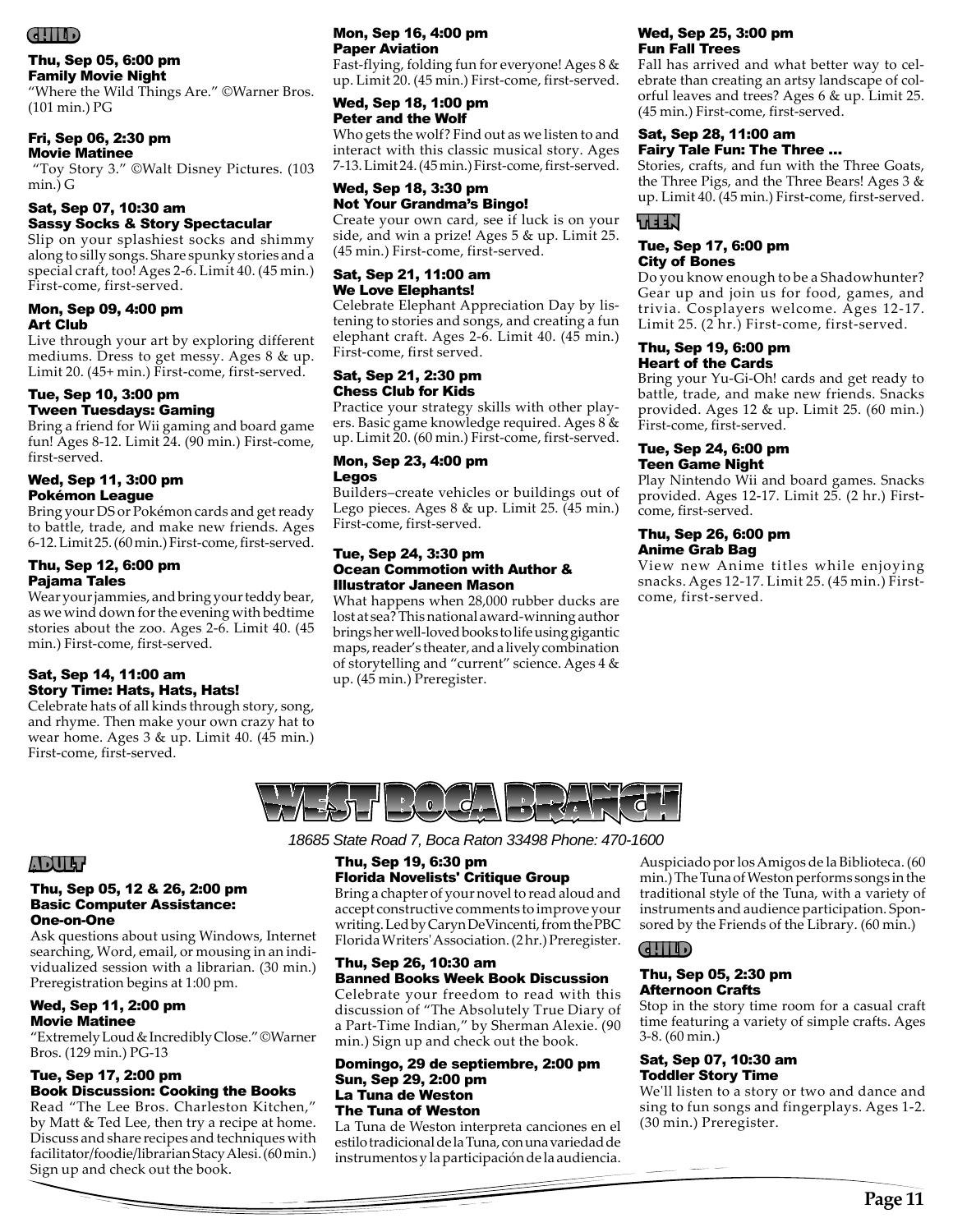#### Mon, Sep 09, 3:00 pm Afternoon Gaming

Stop in for a few minutes, or stay the whole time, challenge your friends to a board game, or take a turn on the Wii. Grades K-5. (60 min.)

#### Thu, Sep 12, 3:30 pm Cuddly Kitties

Celebrate Happy Cat Month with fun stories, a game, a movie, and a cute craft. Ages 3 & up. (45 min.) Preregister.

## Mon, Sep 16, 3:30 pm Stuck on Sticks

Create your own craft stick project. Glue and popsicles sticks provided. Grades 3-5. (45 min.) Preregister.

#### Thu, Sep 19, 3:30 pm McDonald's Reading Challenge: Ronald McDonald Show

Reading is its own reward, but Ronald makes it fun in a magic and juggling show with lots of audience participation and stressing the importance of reading. All ages. (45 min.) Preregister.

#### Mon, Sep 23, 3:30 pm Ocean Commotion with Author & Illustrator Janeen Mason

What happens when 28,000 rubber ducks are lost at sea? This national award-winning author brings her well-loved books to life using gigantic maps, reader's theater, and a lively combination of storytelling and "current" science. Ages 4 & up. (45 min.) Preregister.

#### Jueves, 26 de Septiembre, 3:30 pm ¡Celebremos la cultura hispana! (Let's Celebrate Hispanic Heritage! Story time in Spanish)

Por medio de historias y juegos viajaremos a través de los países latinoamericanos para conocer su grandeza única, su belleza espectacular y los personajes que han dejado huella a nivel mundial. Edades 3 para arriba. (45 min.) Se requiere registrarse.



Scan the QR code, or text **like pbclibrary** to 32665

## facebook.com/pbclibrary

#### Sat, Sep 28, 10:30 am Saturday Morning Crafts

Stop in the story time room for a casual craft time featuring a variety of simple crafts. Ages 3-8. (60 min.)

#### Mon, Sep 30, 3:30 pm Dots, Dots, Dots!

Create your own masterpiece entirely out of dots using Dilly Dots paints. Grades 3-5. (45 min.) Preregister.

## TEEN

#### Sun, Sep 01, 10:00 am Become a Reading Buddy

Pick up an application to become a Reading Buddy to read and play literacy games with elementary school children. Meets Mondays at 5:30 pm starting Sep 09. Grades 6 & up. (45 min.)

#### Sat, Sep 07, 2:30 pm Teens Rock

Come paint a small rock or two with your own unique design. Grades 6 & up. (45 min.) Preregister.

#### Sat, Sep 14, 2:30 pm Bath Fizzies

Create luxurious, scented, bath fizzies for yourself or as a gift. Grades 6 & up. (60 min.) Preregister.

#### Sat, Sep 21, 2:30 pm Teen Tapers

Make a pencil case for the new school year using colorful duct tape. Grades 6 & up. (60 min.) Preregister.

#### Wed, Sep 25, 5:30 pm Homework Resources: Introduction to Databases

Introduces teens to some of the most helpful subscription databases available to help with school projects. Grades 6 & up. Parents welcome! (45 min.) Preregister.



## ADULT

#### Wednesdays, 9:00 am eBook Assistance: One-on-One

Call for an appointment and learn how to borrow the library's eBooks in a session with staff. Bring your compatible eReader, laptop, mobile device, or tablet. (30 min.) Preregister.

#### Tue, Sep 10, 2:00 pm Summer Book Discussion: Inferno

Dan Brown's blockbusters "The Da Vinci Code," "Angels & Demons," and "The Lost Symbol," masterfully fused history, art, codes, and symbols. In his new thriller, Brown has crafted his highest-stakes novel to date. Led by Judy Kamiat. (90 min.) Preregister.

#### Tue, Sep 10, 7:00 pm Sherlock Holmes Mystery Club

Join other Sherlock fans and facilitator Howard Schoen for films and discussions of the renowned literary detective. (75 min.)

*9451 Jog Road, Boynton Beach 33437 Phone: 734-5556* 

#### Thu, Sep 12 & 19, 2:00 pm The Great Courses® Documentaries: Great American Best-sellers - Books that Shaped America

Enjoy a historical survey of the books that shaped American life and culture. Sponsored by the Friends of the Library. (60 min.) Preregister. Shown with permission. Not rated.

- 9/12: Pts. 10 & 12: "House of Mirth" by Edith Wharton and "Main Street" by Sinclair Lewis.
- 9/19: Pts. 15 & 17: "Gone with the Wind" by Margaret Mitchell and "The Grapes of Wrath" by John Steinbeck.

#### Domingo, 15 de septiembre, 2:30 pm Sun, Sep 15, 2:30 pm ¡Viva Paraguay!

El Centro Paraguayo de Palm Beach presenta una variedad de música, baile, y tradición cultura de Paraguay. (60 min.) Centro Paraguayo of Palm Beach presents a variety of music, dance, and cultural traditions from Paraguay. (60 min.)

#### Martes, 17 de septiembre, 6:30 pm Tertulia Literaria: "Las Viudas de los jueves" (Literary Gathering: "Thursday night widows," program in Spanish)

Venga para una conversación literario e informal entre amigos de la lectura, sobre la novela "Las viudas de los jueves," del escritor Claudia Piñeiro. Ejemplares del libro están disponibles en el Mostrador de Información. (75 min.)

## Tue, Sep 24, 2:00 pm

Current Treatment of Foot & Ankle Pain Presented by Kyle Kinmon, DPM, a Certified Foot and Ankle Specialist from Bethesda

Medical Center. (60 min.) Preregister.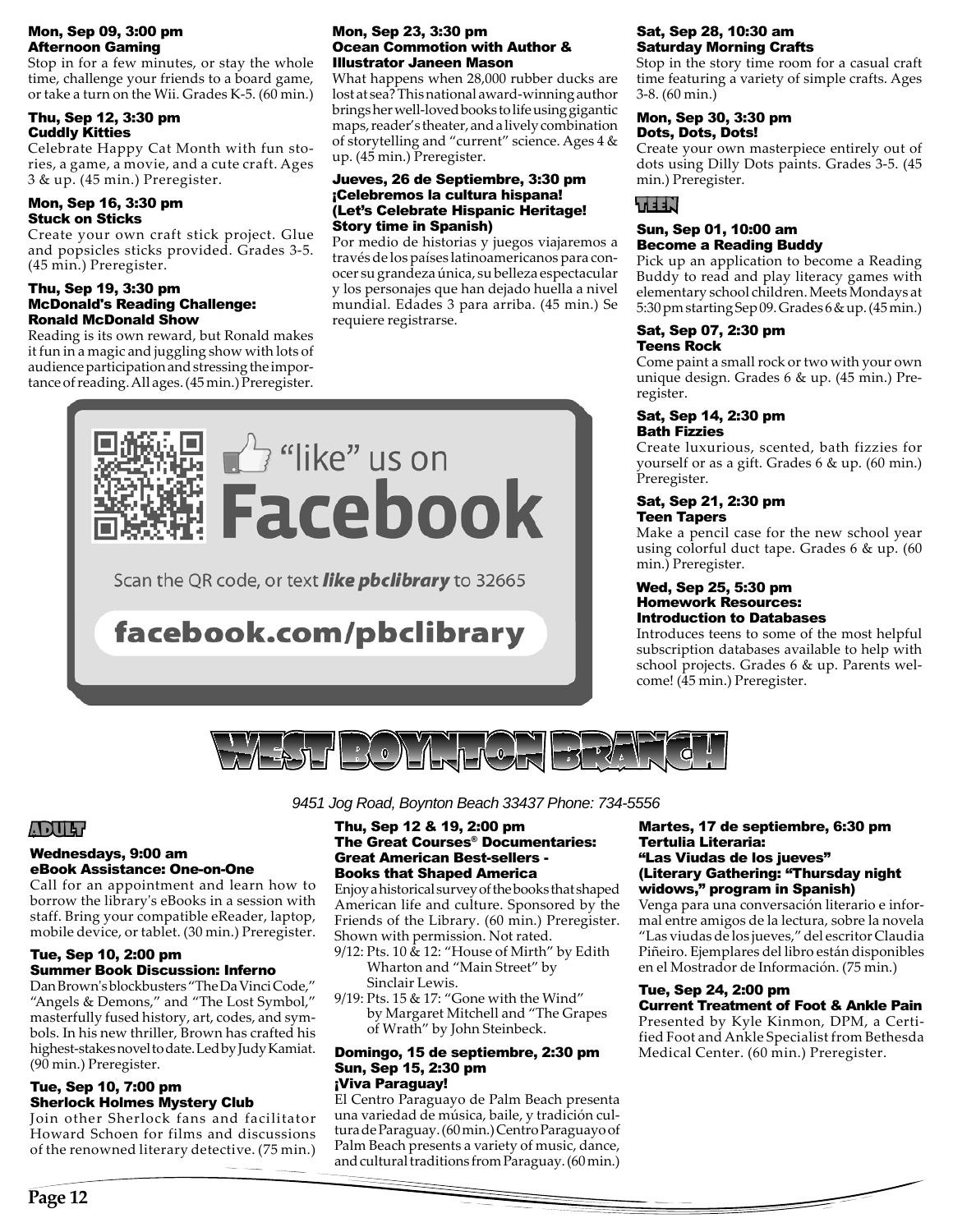#### Wed, Sep 25, 1:00 pm Bids & Business in Palm Beach County: Roadmap to Progress

Carole Hart, a Government Contracting expert from the Small Business Development Center, will explain how to register your business online with the county, and find business opportunities and resources now! (2 hr.) Call the SBDC at 561-862-4726 to Preregister.

#### Sábado, 28 de septiembre, 2:00 pm Sat, Sep 28, 2:00 pm ¡Viva el Peru!

Así es mi Peru presenta el baile tradicional, la música y los trajes típicos de muchos colores del Peru. Auspiciado por los Amigos de la Biblioteca. (60 min.) Así es mi Peru presents traditional dance, music, and colorful costumes from Peru. Sponsored by the Friends of the Library. (60 min.)



#### Sat, Sep 07, 10:30 am Ocean Commotion with Author & Illustrator Janeen Mason

What happens when 28,000 rubber ducks are lost at sea? This national award-winning author brings her well-loved books to life using gigantic maps, reader's theater, and a lively combination of storytelling and "current" science. Ages 4 & up. (45 min.) Preregister.

#### Wed, Sep 11, 18 & 25, 3:30 pm Chess Club

Join other chess enthusiasts for a game or two and practice your skills. Ages 8–12. (60 min.)

# **Consumer Health Information Service**

**Quality Health and Medical Information Free-of-charge**

**If you are looking for:**

**Drug Information Doctor's Credentials Information about any Disease**



## **www.pbclibrary.org/consumer-health**



Classes are either Lecture (informational only) or Hands-on (using a computer). Some hands-on classes are also available in Basic, Intermediate, or Advanced levels. eBook classes vary from branch to branch and from device to device – call for more information. Call the location of your choice early to preregister — classes fill up fast!

#### Access - Basics (Hands-on)

Learn how to use Microsoft Access to create a database for compiling and sorting data. Some computer experience is necessary. (60 min.) **Main Library**

Wed, Sep 11, 1:00 pm

## Archivos y Carpetas - Básico (Hands-on)

(File Basics, in Spanish)

Aprenda a crear, nombrar, mover y organizar archivos y carpetas en su computadora. Prerrequisito: saber utilizar el ratón y el teclado. (60 min.-2 hr.) Se requiere registrarse. **Royal Palm Beach Branch**

Martes, 24 de septiembre, 2:30 pm

#### Browsers - Basic (Hands-on)

A browser is the name for the software used to access the Internet. Learn the basics of using the Microsoft Internet Explorer browser. Some computer experience is necessary. (60 min.-2 hr.) **Acreage Branch**

Thu, Sep 05, 10:30 am

#### **Greenacres Branch**

Thu, Sep 05, 2:30 pm **West Boynton Branch** Thu, Sep 12, 9:00 am **Gardens Branch** Thu, Sep 12, 10:30 am **Okeechobee Blvd. Branch** Tue, Sep 17, 8:30 am **Royal Palm Beach Branch** Tue, Sep 17, 10:15 am **Lantana Road Branch** Thu, Sep 19, 10:00 am

#### Computer Keyboard & Typing - Basic (Hands-on)

Learn the basics about the keys on the computer keyboard and practice typing using online tutorials. (60 min.) **Gardens Branch** Thu, Sep 05, 10:30 am **Lantana Road Branch** Mon, Sep 09, 10:00 am **Main Library** Wed, Sep 11, 10:00 am

#### Mon, Sep 16, 23 & 30, 4:30 pm Knitting 101

Learn to knit and make a project. Supplies provided. Ages 10 & up. Space limited. (50 min.) Preregister.

#### Thu, Sep 26, 3:00 pm Jueves, 26 de septiembre, 3:00 pm Hispanic Heritage Celebration Celebración de la Herencia Hispana

Dance, sing, and design your own maracas at our bilingual party. Ages 5-9. Space limited. (45 min.) Preregister. Bailar, cantar, y diseñar sus propias maracas en nuestra fiesta bilingüe. Espacio Limitado. Edades 5-9. (45 min.) Se requiere registrarse.

## LEEN d

#### Mon, Sep 09, 3:30 pm You Name It

Make a name craft and research the meaning of your name. What does your name say about you? Ages 12-17. (45 min.) Preregister.

#### Fri, Sep 20, 3:00 pm Teen Sweet Treats

Paint the most delicious sweet treats you wish you could eat like ceramic ice cream, cupcakes, and a slice of cake, all for you to decorate. Ages 12-17. Space limited. (45 min.) Preregister.

#### Correo Electrónico Avanzado (Hands-on)

#### (Email - Advanced, in Spanish)

Aprenda cómo crear carpetas, adjuntar archivos, y usar la libreta de contactos en su cuenta de correo electrónico en el Internet. (90 min.-2 hr.) Se requiere registrarse. **Lantana Road Branch**

Miércoles, 25 de septiembre, 10:00 am

#### Correo Electrónico Básico (Hands-on) (Email - Basics, in Spanish)

Aprenda lo básico para crear y usar una cuenta de correo electrónico en esta conferencia que se dictará en español. (90 min.) Se requiere registrarse.

#### **Lantana Road Branch**

Miércoles, 18 de septiembre, 10:00 am **Royal Palm Beach Branch** Miércoles, 18 de septiembre, 2:30 pm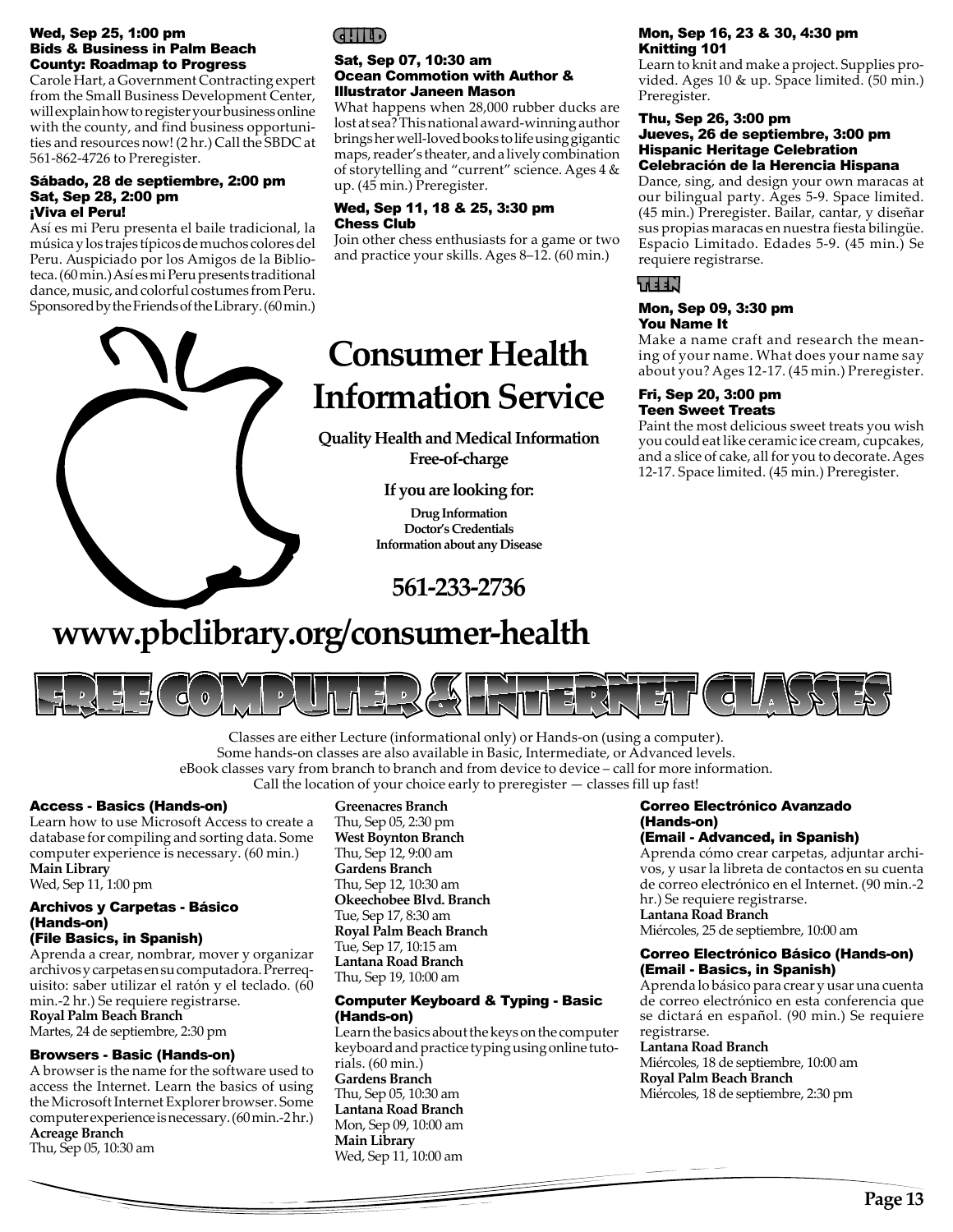#### Cyber Security (Lecture)

Learn more about securing your computer, protecting your identity, and other threats. (60 min.) **Main Library**

Thu, Sep 26, 1:00 pm

#### Daktilografi (Hands-on) (Keyboarding in Creole)

Vini apran-n daktilografi oubyen koman pou ou tape epi fé ekzésis avek tou dwét ou yo. Pou moun ki fek a debite. (60 min.) Anregistre alavans.

#### **Main Library**

Lendi, 09 Septanm, 7:30 pm

#### eBooks (Hands-on)

Learn about the Library's eBook service, how to get eBooks, and what is needed to transfer an eBook to a reader. Bring your device (see what the various branches are offering below) and your account information for assistance. (30 min.-2 hr.)

**West Boca Branch**

Tue, Sep 03, 2:00 pm Thu, Sep 12, 10:30 am Wed, Sep 25, 2:00 pm **Acreage Branch** Thu, Sep 19, 10:30 am **Glades Road Branch** Sat, Sep 28, 8:30 am (Kindle)

#### eBooks - Basic (Lecture)

Learn about the Library's eBook service, how to borrow eBooks, and what's needed to transfer an eBook to a portable device. (60 min.)

**Okeechobee Blvd. Branch** Wed, Sep 18, 3:30 pm (Nook, iPad) Wed, Sep 25, 3:30 pm (Kindle) **Main Library** Tue, Sep 24, 10:00 am **Greenacres Branch** Tue, Sep 24, 2:30 pm (Nook; iPad; Sony) Mon, Sep 30, 2:30 pm (Kindle)

**Gardens Branch** Thu, Sep 26, 10:30 am (Nooks) Thu, Sep 26, 2:00 pm (Tablets)

#### Elektronik Mesaj (Hands-on) (Email, in Creole)

Aprann koman pou w itilize intenet la epi Yahoo pou w kapab voye e resevwa mesaj elektronik. (90 min.) Anregistre alavans. **Main Library**

Lendi, 30 Septanm, 7:30 pm

## Email - Advanced (Hands-on) Prerequisite: Email - Basic

Current email users will learn advanced functions like creating an address or contact list, moving messages to a folder, and sending attachments. Contact your branch for class specifics. Email experience is necessary. (60 min.-2 hr.)

**Greenacres Branch**

Wed, Sep 11, 2:30 pm Mon, Sep 23, 10:00 am **Main Library** Thu, Sep 19, 10:00 am

## Email - Basic (Hands-on)

Learn how to use free, web-based, email programs, such as Yahoo!, Gmail or Hotmail. Contact your branch for class specifics. Some computer experience is necessary. (60 min.-2 hr.) **Main Library** Thu, Sep 05, 10:00 am **Greenacres Branch** Mon, Sep 09, 10:00 am

**Wellington Branch** Thu, Sep 12, 10:30 am **Royal Palm Beach Branch** Thu, Sep 19, 10:15 am **Gardens Branch** Thu, Sep 19, 10:30 am **Hagen Ranch Road Branch** Thu, Sep 19, 2:00 pm **Lantana Road Branch** Mon, Sep 23, 10:00 am **Glades Road Branch** Wed, Sep 25, 2:00 pm

## Excel - Basic (Hands-on)

Learn how to create a basic spreadsheet and make simple charts and graphs. Some computer experience is necessary. (60 min.) **Royal Palm Beach Branch** Wed, Sep 04, 10:15 am **Lantana Road Branch** Wed, Sep 11, 10:00 am **Acreage Branch** Sat, Sep 14, 10:30 am **Main Library** Wed, Sep 18, 11:00 am

#### Excel - Intermediate (Hands-on) Prerequisite: Excel - Basic

This class reviews the skills learned in Excel – Basics, and adds formatting, advanced formulas, and more. (2 hr.)

**Royal Palm Beach Branch** Wed, Sep 11, 10:15 am **Wellington Branch** Wed, Sep 11, 10:30 am

#### Fichye Ak Katab (Hands-on) (File Basics, in Creole)

Vini aprann konen koman pou nou itilize operating system ke yo rele Windows XP-an, pa eksanp kreye e oganize fichye ansanm ak katab. Teyori ak pratik. Maksimom 8 moun. (2 hr.) Anregistre alavans.

**Okeechobee Blvd. Branch** Lendi, 09 & 23 Septanm, 6:00 pm

## Files - Basics (Hands-on)

Learn how to create, name, move, and organize files and folders on your computer. (60 min.-2 hr.) **Lantana Road Branch** Mon, Sep 16, 10:00 am **Gardens Branch** Wed, Sep 18, 10:30 am **Greenacres Branch** Wed, Sep 18, 2:30 pm **Royal Palm Beach Branch** Tue, Sep 24, 10:15 am Google Calendar - Basics (Hands-on)

Learn what a Google Calendar is and what you need to use it, including how to create an event, how to delete an event, how to edit an event, and how to change default settings. Basic mousing skills required. (60-90 min.) **Acreage Branch** Tue, Sep 17, 2:30 pm

#### Herramientas de Búsqueda en el Internet (Hands-on) (Search Tools, in Spanish) Prerequisito: Internet Básico

Aprenda a utilizar un directorio web, herramientas de búsqueda, un meta buscador y otras herramientas especializadas para navegar por el Internet. (90 min.-2 hr.) Se requiere registrarse. **Royal Palm Beach Branch** Miércoles, 11 de septiembre, 2:30 pm

## Image Editing Basics (Hands-on)

Learn how to edit and manage photographs. We will upload and edit images, add elements and text and then save the modified images. This workshop requires some experience with computers. (90 min.) **Main Library**

Thu, Sep 19, 1:00 pm

#### Internet - Basics (Hands-on) Prerequisite: Internet - Basics (Lecture)

Learn how to use a Web Directory, search engines, and other specialized search tools. (60-90 min.) **Main Library** Wed, Sep 04, 2:30 pm **Wellington Branch** Sat, Sep 07, 8:30 am **Gardens Branch** Wed, Sep 11, 10:30 am **Glades Road Branch** Wed, Sep 18, 2:00 pm **Hagen Ranch Road Branch** Thu, Sep 19, 10:00 am

#### Internet Básico (Hands-on) (Internet - Beginning, in Spanish)

Aprenda lo básico en esta clase de Internet para principiantes. (90 min.-2 hr.) Se requiere registrarse.

**Royal Palm Beach Branch** Jueves, 05 de septiembre, 2:30 pm

#### Ki-Sa Yon Odinate Ye? (Hands-on) (Computers - Beginning, in Creole)

Eske-w ta renmen konnen ki sa yon odinate ye? Ki sa yon C.P.U., Monite, R.A.M. ye..? Si-w ta renmen jwenn repons ak tout kesyon say o e mem piplis toujou, wini patisipe nan yon pwogram. (90 min.) Anregistre alavans. **Lantana Road Branch**

Samdi, 07 Septanm, 10:00 pm

## Mobile Apps (Lecture)

Learn about Library apps for your tablet or smart phone that can access your library account or open up mobile versions of library products. (60 min.)

**Main Library**

Tue, Sep 17, 11:00 am **Acreage Branch** Tue, Sep 24, 2:30 pm

## Mousing (Hands-on)

Practice using a mouse in a self-paced setting. For beginners. (60 min.) **Lantana Road Branch** Tue, Sep 03, 10:00 am **Greenacres Branch** Tue, Sep 03, 6:30 pm **Gardens Branch** Wed, Sep 04, 10:30 am **Main Library** Thu, Sep 05, 1:00 pm **Hagen Ranch Road Branch** Mon, Sep 09, 9:00 am Thu, Sep 26, 9:00 am **Okeechobee Blvd. Branch** Tue, Sep 10, 8:30 am **Royal Palm Beach Branch** Tue, Sep 10, 10:15 am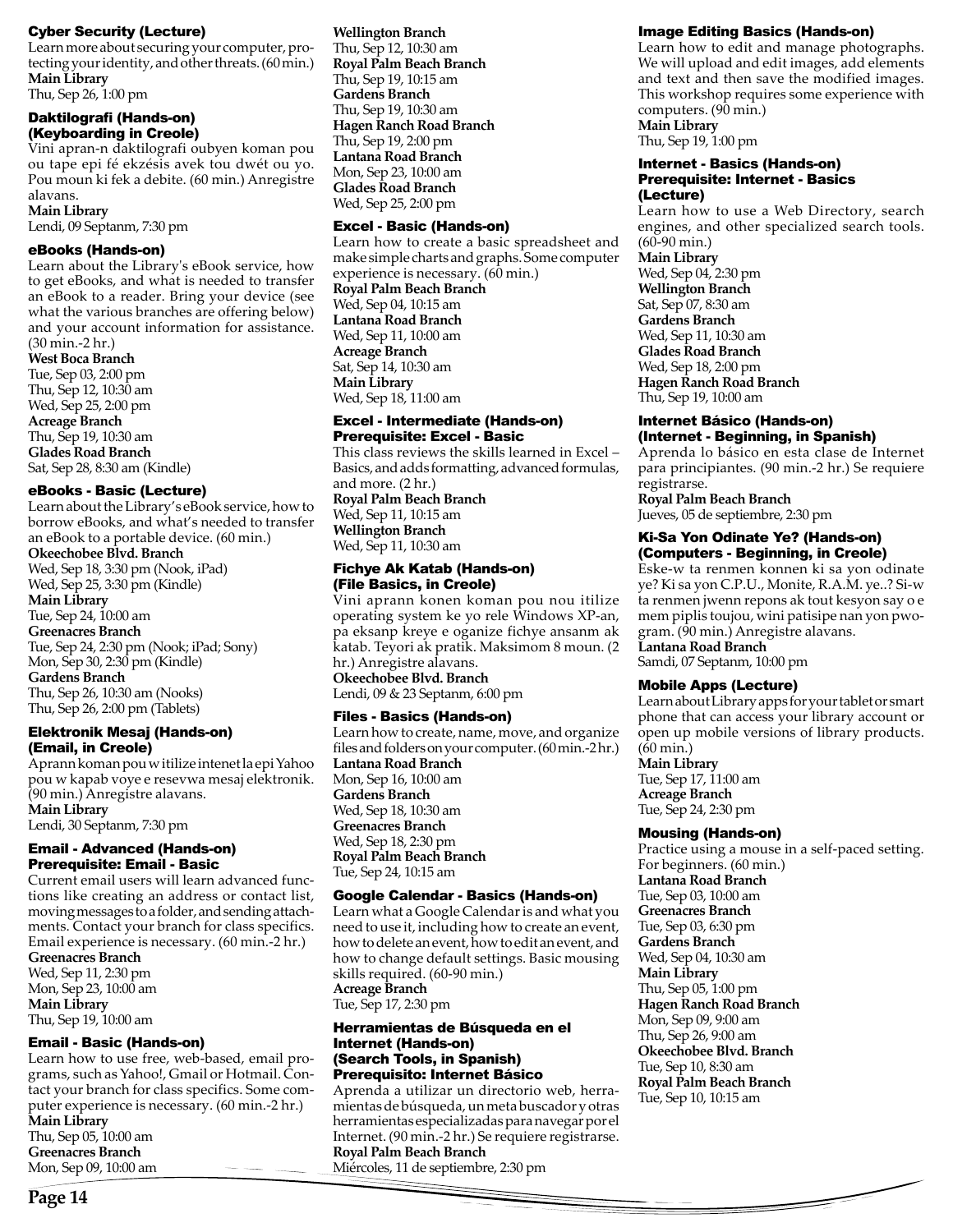#### PowerPoint - Basic (Hands-on)

Learn to compose slides and to add eye-catching effects to your presentations. (60 min.) **Royal Palm Beach Branch** Wed, Sep 18, 10:15 am **Main Library** Wed, Sep 18, 2:30 pm **West Boynton Branch** Thu, Sep 26, 9:00 am **Acreage Branch**

Mon, Sep 30, 6:30 pm

#### Procesamiento de Textos (Hands-on) (Word Processing, in Spanish)

Aprenda cómo utilizar el procesador de textos para redactar documentos. (90 min.-2 hr.) Se requiere registrarse. **Main Library**

Jueves, 12 de septiembre, 1:00 pm

#### Publisher - Basic (Hands-on) Prerequisite: Word Processing - Basic

Discover how easy it is to use Microsoft Publisher to create birthday cards, business cards, calendars, and more.  $(2 \text{ hr.})$ 

**Royal Palm Beach Branch** Mon, Sep 09, 6:00 pm **Acreage Branch** Mon, Sep 16, 6:30 pm **Main Library** Wed, Sep 18, 1:00 pm

#### Résumé Basics (Hands-on)

Learn tips for creating a better résumé. Word processing experience is required. (60 min.) **West Boca Branch** Tue, Sep 10, 2:00 pm

**West Boynton Branch** Tue, Sep 17, 2:00 pm **Acreage Branch** Mon, Sep 23, 6:30 pm **Main Library** Wed, Sep 25, 1:00 pm

#### Search Tools (Hands-on) Prerequisite: Internet - Beginning

Learn how to use search engines, web directories, and meta-search engines to find information on the Internet. (60 min.) **Greenacres Branch** Sat, Sep 07, 10:00 am **Glades Road Branch** Tue, Sep 24, 2:00 pm **Gardens Branch** Wed, Sep 25, 10:30 am

**Wellington Branch** Thu, Sep 26, 8:30 am

#### Social Networking (Hands-on) Prerequisite: An email account and basic typing skills are required for this class.

Learn how to get started with social networking, from posting to locating people with similar interests. (60 min.) **West Boca Branch**

Tue, Sep 24, 2:00 pm (LinkedIn)

#### Social Networking (Lecture)

Learn how to get started with social networking, from posting to locating people with similar interests. (60 min.) **Lantana Road Branch** Tue, Sep 10, 2:00 pm (Facebook)

#### Teclado Básica (Hands-on) (Computer Keyboarding & Typing - Basic, in Spanish)

Aprenda a utilizar el teclado de la computadora con un programa que se permite practicar paso a paso. Para principiantes. (60-90 min.) Se requiere registrarse.

**Royal Palm Beach Branch** Martes, 10 de septiembre, 2:30 pm

#### Travel on the Click (Lecture)

We'll show you how to access good travel resources and tools and find competitive prices for tickets and hotel rooms. Some computer experience is necessary. (60 min.)

**Main Library** Tue, Sep 17, 1:00 pm

#### Windows - Basic (Hands-on)

Learn the basics of moving around in the Windows environment and practice using a mouse. (60 min.)

**West Boynton Branch** Thu, Sep 05, 9:00 am **Lantana Road Branch** Tue, Sep 10, 10:00 am **Gardens Branch** Tue, Sep 10, 10:30 am **Royal Palm Beach Branch** Thu, Sep 12, 10:15 am **Glades Road Branch** Thu, Sep 12, 2:00 pm

#### Word Processing - Advanced (Hands-on) Prerequisite: Word Processing - Intermediate

Continue exploring the more advanced features of Word to create professional looking documents. Contact your branch for class specifics. (60 min.-2 hr.) **Main Library**

Wed, Sep 25, 2:30 pm (Working with Tables)

#### Word Processing - Basic (Hands-on)

Learn the basics of using Microsoft Word to create and edit documents. Some computer experience is necessary. (60 min.-2 hr.) **Main Library** Wed, Sep 04, 1:00 pm **Acreage Branch** Wed, Sep 11, 2:30 pm **Royal Palm Beach Branch** Mon, Sep 16, 6:00 pm **Lantana Road Branch** Tue, Sep 17, 10:00 am **Gardens Branch** Tue, Sep 17, 10:30 am **Greenacres Branch** Tue, Sep 17, 6:30 pm **Wellington Branch** Wed, Sep 18, 10:30 am **West Boynton Branch** Thu, Sep 19, 9:00 am

#### Word Processing - Intermediate (Hands-on)

#### Prerequisite: Word Processing - Basic

Build on the basics to learn more features to customize documents. Contact your branch for class specifics. (60 min.-2 hr.) **Main Library** Tue, Sep 10, 1:00 pm **Acreage Branch** Wed, Sep 18, 2:30 pm **Royal Palm Beach Branch** Mon, Sep 23, 6:00 pm **Lantana Road Branch** Tue, Sep 24, 10:00 am **Gardens Branch** Tue, Sep 24, 10:30 am

## **In accordance with the provisions of the ADA,**  this document may be requested in an alternate format.

| LIDI di y NOUI S                                      |                                              | Phone #                                     | Sun      | Mon      | l ue     | Wed      | Thu I    | Fri      | Sat                                                                         |
|-------------------------------------------------------|----------------------------------------------|---------------------------------------------|----------|----------|----------|----------|----------|----------|-----------------------------------------------------------------------------|
| Main Library                                          | 3650 Summit Boulevard, WPB 33406             | 233-2600                                    | $12 - 5$ | $9 - 9$  | $9 - 9$  | $9 - 9$  | $9 - 9$  | $9 - 6$  | $9 - 5$                                                                     |
| Acreage Branch                                        | 15801 Orange Blvd., Loxahatchee 33470        | 681-4100                                    | $12 - 5$ | $10 - 9$ | $10 - 9$ | $10 - 9$ | $10 - 9$ | $10 - 6$ | $10 - 5$                                                                    |
| Belle Glade Branch                                    | 725 NW 4th Street, Belle Glade 33430         | 996-3453                                    | Closed   | $10 - 8$ | $10 - 8$ | $10 - 8$ | $10 - 5$ | $10 - 5$ | $10 - 5$                                                                    |
| Clarence E. Anthony Branch                            | 375 S.W. 2nd Avenue, South Bay 33493         | 992-8393                                    | Closed   | $11 - 7$ | $9 - 5$  | $11 - 7$ | $9 - 5$  | $9 - 5$  | $9 - 5$                                                                     |
| Gardens Branch                                        | 11303 Campus Drive, Palm Beach Gardens 33410 | 626-6133                                    | $12 - 5$ | $10 - 9$ | $10 - 9$ | $10 - 9$ | $10 - 9$ | $10 - 6$ | $10 - 5$                                                                    |
| <b>Glades Road Branch</b>                             | 20701 95th Avenue South, Boca Raton 33434    | 482-4554                                    | Closed   | $10 - 8$ | $10 - 8$ | $10 - 8$ | $10 - 5$ | $10 - 5$ | $10 - 5$                                                                    |
| Greenacres Branch                                     | 3750 Jog Road, Greenacres 33467              | 641-9100                                    | Closed   | $10 - 8$ | $10 - 8$ | $10 - 6$ | $10 - 6$ | $10 - 5$ | $10 - 5$                                                                    |
| Hagen Ranch Road Branch                               | 14350 Hagen Ranch Road, Delray Beach 33446   | 894-7500                                    | $12 - 5$ | $9 - 9$  | $9 - 9$  | $9 - 9$  | $9 - 6$  | $9 - 6$  | $9 - 5$                                                                     |
| Jupiter Branch                                        | 705 Military Trail, Jupiter 33458            | 744-2301                                    |          |          |          |          |          |          | Closed for renovations. Please visit the Gardens Branch or Tequesta Branch. |
| Lantana Road Branch                                   | 4020 Lantana Road, Lake Worth 33462          | 304-4500                                    | $12 - 5$ | $10 - 9$ | $10 - 9$ | $10 - 9$ | $10 - 9$ | $10 - 6$ | $10 - 5$                                                                    |
| Loula V. York Branch                                  | 525 Bacom Point Road, Pahokee 33476          | 924-5928                                    | Closed   | $11 - 7$ | $9 - 5$  | $11 - 7$ | $9 - 5$  | $9 - 5$  | $9 - 5$                                                                     |
| Okeechobee Blyd. Branch                               | 5689 Okeechobee Boulevard, WPB 33417         | 233-1880                                    | Closed   | $10 - 8$ | $10 - 8$ | $10 - 8$ | $10 - 5$ | $10 - 5$ | $10 - 5$                                                                    |
| Royal Palm Beach Branch                               | 500 Civic Center Way, RPB 33411              | 790-6030                                    | Closed   | $10 - 9$ | $10 - 9$ | $10 - 9$ | $10 - 6$ | $10 - 6$ | $10 - 5$                                                                    |
| Tequesta Branch                                       | 461 Old Dixie Highway North, Tequesta 33469  | 746-5970                                    | Closed   | $10 - 8$ | $10 - 8$ | $10 - 8$ | $10 - 5$ | $10 - 5$ | $10 - 5$                                                                    |
| Wellington Branch                                     | 1951 Royal Fern Drive, Wellington 33414      | 790-6070                                    | $12 - 5$ | $10 - 9$ | $10 - 9$ | $10 - 9$ | $10 - 9$ | $10 - 6$ | $10 - 5$                                                                    |
| West Boca Branch                                      | 18685 State Road 7, Boca Raton 33498         | 470-1600                                    | $12 - 5$ | $10 - 9$ | $10 - 9$ | $10 - 9$ | $10 - 9$ | $10 - 6$ | $10 - 5$                                                                    |
| West Boynton Branch                                   | 9451 Jog Road, Boynton Beach 33437           | 734-5556                                    | $12 - 5$ | $10 - 9$ | $10 - 9$ | $10 - 9$ | $10 - 9$ | $10 - 5$ | $10 - 5$                                                                    |
| Adult Literacy/Talking Books/Books by Mail/Bookmobile |                                              | Toll Free (888) 780-5151TDD: (800) 382-0775 |          |          |          |          |          |          |                                                                             |
|                                                       |                                              |                                             |          |          |          |          |          |          |                                                                             |